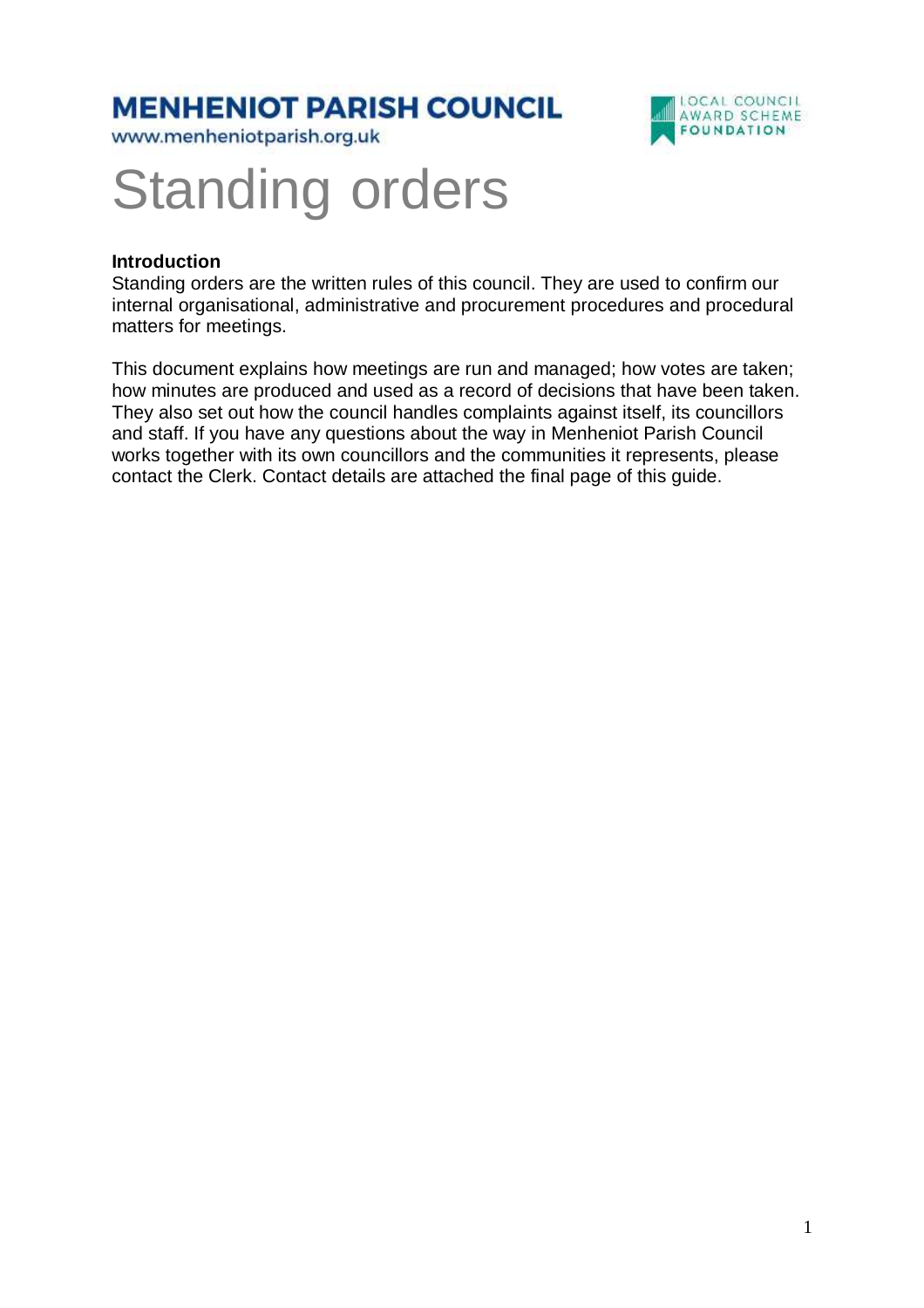# List of standing orders

- **1.** Rules of debate at meetings
- **2.** Disorderly conduct at meetings
- **3.** Meetings generally
- **4.** Filming and recording meetings
- **5.** Committees and sub-committees
- **6.** Ordinary council meetings
- **7.** Extraordinary meetings of the council and committees and subcommittees
- **8.** Previous resolutions
- **9.** Voting on appointments
- **10.** Motions for a meeting that require written notice to be given to the Proper **Officer**
- **11.** Motions at a meeting that do not require written notice
- **12.** Handling confidential or sensitive information
- **13.** Draft minutes
- **14.** Code of conduct and dispensations
- **15.** Code of conduct complaints
- **16.** Proper Officer
- **17.** Responsible Financial Officer
- **18.** Accounts and accounting statements
- **19.** Financial controls and procurement
- **20.** Handling staff matters
- **21.** Requests for information
- **22.** Relations with the press/media
- **23.** Execution and sealing of legal deeds
- **24.** Communicating with District and County or Unitary councillors
- **25.** Restrictions on councillor activities
- **26.** Standing orders generally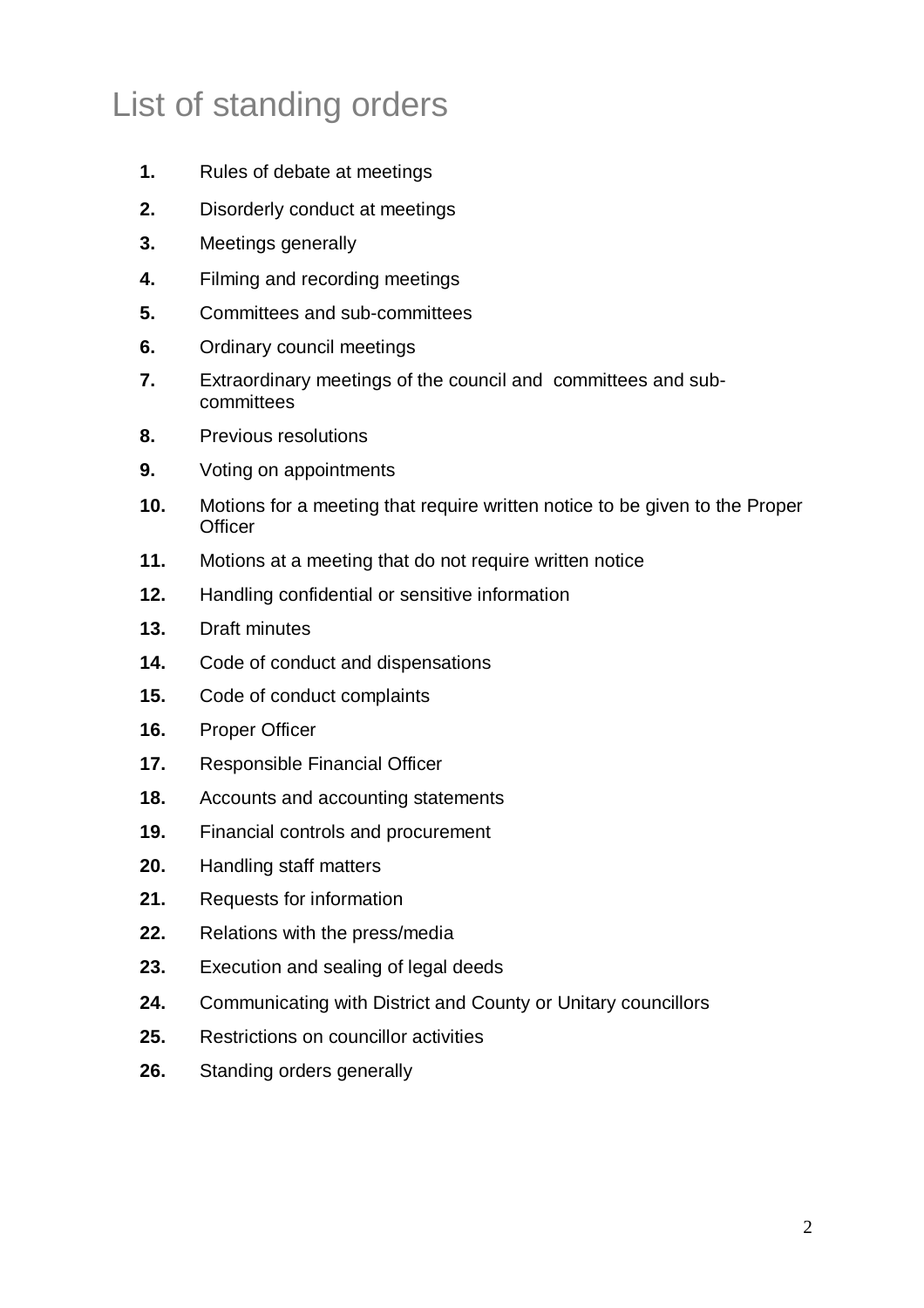# Standing orders

### 1. Rules of debate at meetings

- a Motions on the agenda shall be considered in the order that they appear unless the order is changed at the discretion of the chairman of the meeting.
- b A motion (including an amendment) shall not be progressed unless it has been moved and seconded.
- c A motion on the agenda that is not moved by its proposer may be treated by the chairman of the meeting as withdrawn.
- d If a motion (including an amendment) has been seconded, it may be withdrawn by the proposer only with the consent of the seconder and the meeting.
- e An amendment is a proposal to remove or add words to a motion. It shall not negate the motion.
- f If an amendment to the original motion is carried, the original motion becomes the substantive motion upon which further amendment(s) may be moved.
- g An amendment shall not be considered unless early verbal notice of it is given at the meeting and, if requested by the chairman of the meeting, is expressed in writing to the chairman.
- h A councillor may move an amendment to his own motion if agreed by the meeting. If a motion has already been seconded, the amendment shall be with the consent of the seconder and the meeting.
- i If there is more than one amendment to an original or substantive motion, the amendments shall be moved in the order directed by the chairman.
- j Subject to standing order 1(k) below, only one amendment shall be moved and debated at a time, the order of which shall be directed by the chairman of the meeting.
- k One or more amendments may be discussed together if the chairman of the meeting considers this expedient but each amendment shall be voted upon separately.
- l A councillor may not move more than one amendment to an original or substantive motion.
- m The mover of an amendment has no right of reply at the end of debate on it.
- n Where a series of amendments to an original motion are carried, the mover of the original motion shall have a right of reply either at the end of debate of the first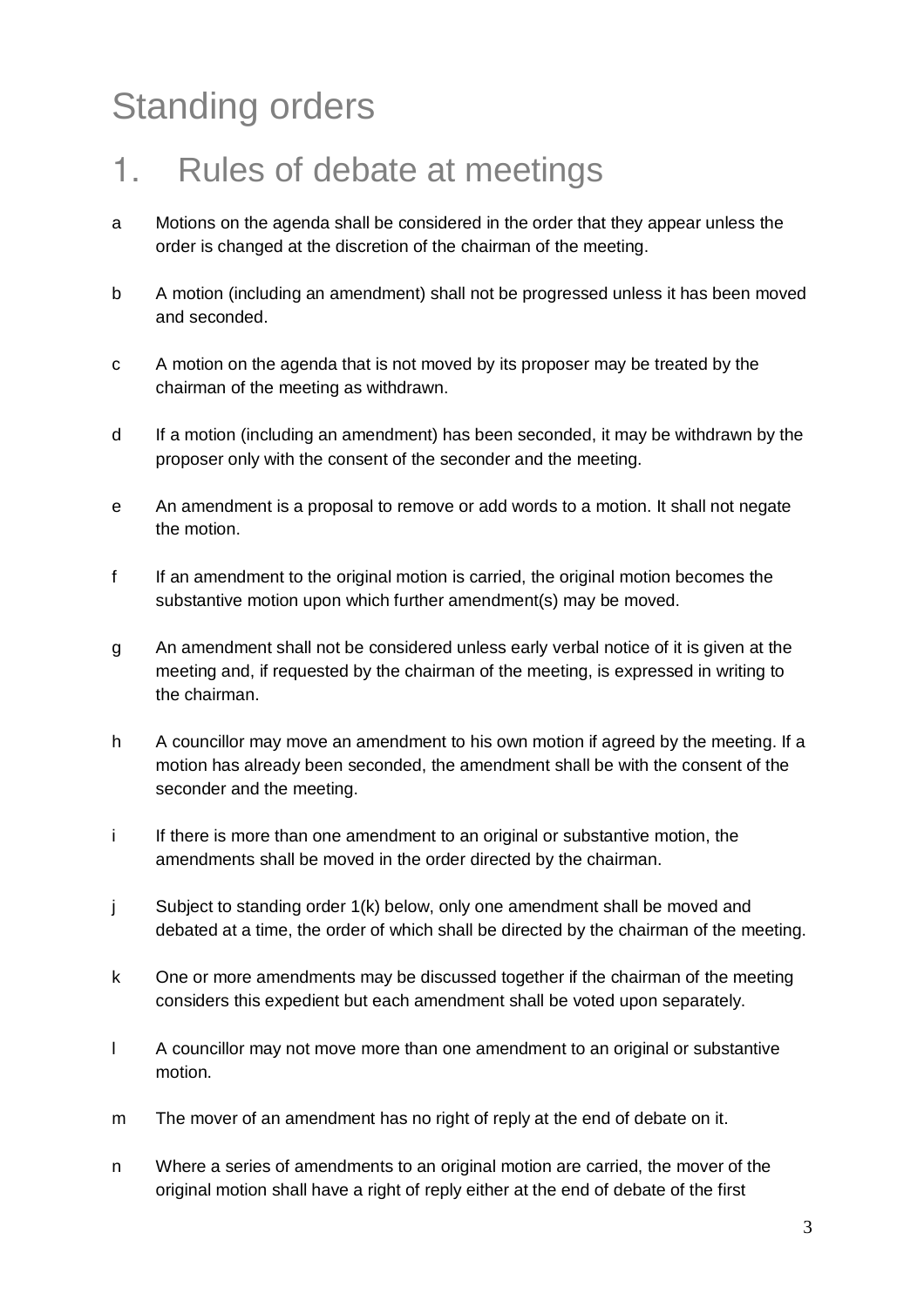amendment or at the very end of debate on the final substantive motion immediately before it is put to the vote.

- o Unless permitted by the chairman of the meeting, a councillor may speak once in the debate on a motion except:
	- i. to speak on an amendment moved by another councillor;
	- ii. to move or speak on another amendment if the motion has been amended since he last spoke;
	- iii. to make a point of order;
	- iv. to give a personal explanation; or
	- v. in exercise of a right of reply.
- p During the debate of a motion, a councillor may interrupt only on a point of order or a personal explanation and the councillor who was interrupted shall stop speaking. A councillor raising a point of order shall identify the standing order which he considers has been breached or specify the other irregularity in the proceedings of the meeting he is concerned by.
- q A point of order shall be decided by the chairman of the meeting and his decision shall be final.
- r When a motion is under debate, no other motion shall be moved except:
	- i. to amend the motion;
	- ii. to proceed to the next business;
	- iii. to adjourn the debate;
	- iv. to put the motion to a vote;
	- v. to ask a person to be no longer heard or to leave the meeting;
	- vi. to refer a motion to a committee or sub-committee for consideration;
	- vii. to exclude the public and press;
	- viii. to adjourn the meeting; or
	- ix. to suspend particular standing order(s) excepting those which reflect mandatory statutory requirements.
- s Before an original or substantive motion is put to the vote, the chairman of the meeting shall be satisfied that the motion has been sufficiently debated and that the mover of the motion under debate has exercised or waived his right of reply.
- t Excluding motions moved understanding order 1(r) above, the contributions or speeches by a councillor shall relate only to the motion under discussion and shall not exceed 3 minutes without the consent of the chairman of the meeting.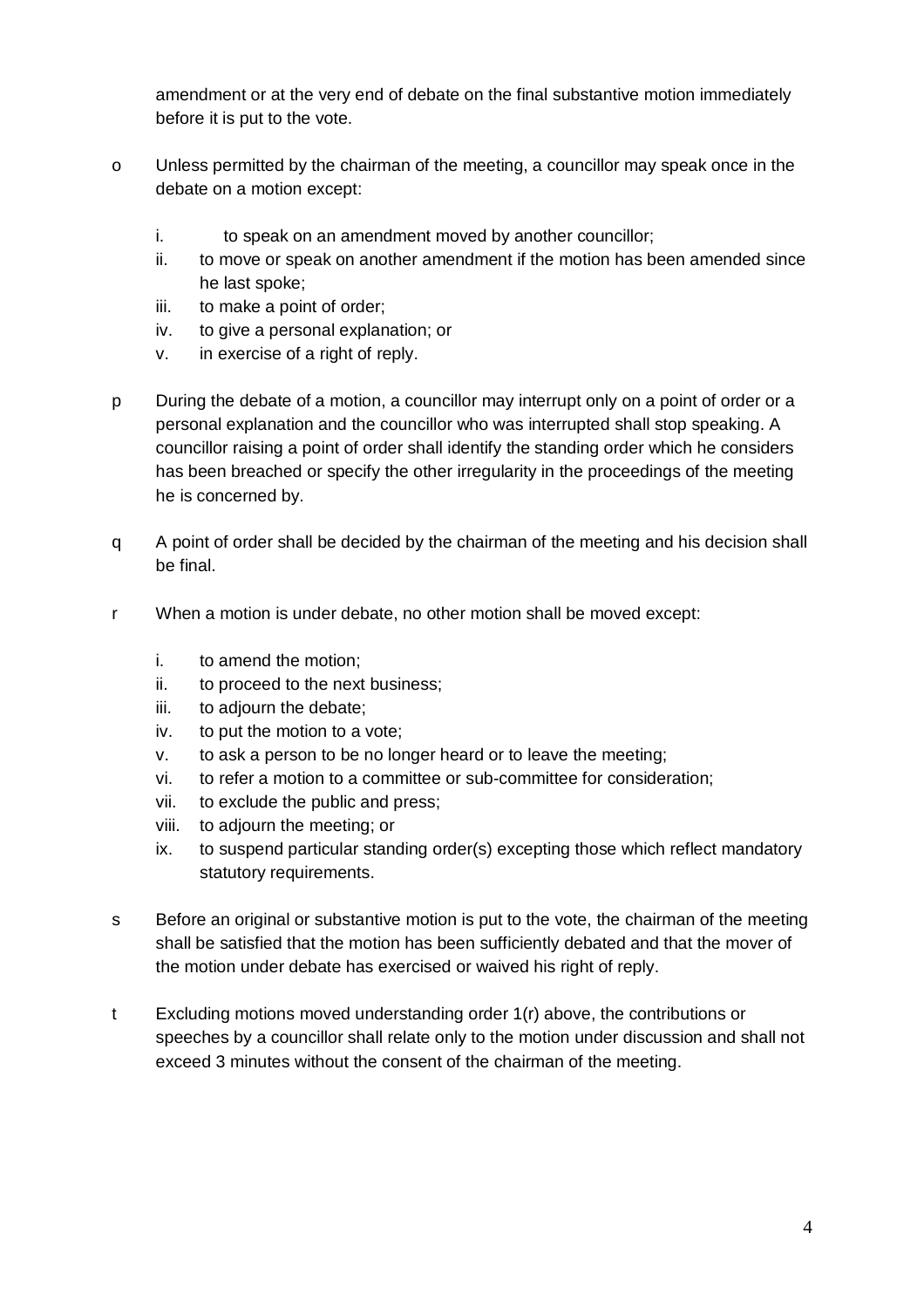# 2. Disorderly conduct at meetings

- a No person shall obstruct the transaction of business at a meeting or behave offensively or improperly. If this standing order is ignored, the chairman of the meeting shall request such person(s) to moderate or improve their conduct.
- b If person(s) disregard the request of the chairman of the meeting to moderate or improve their conduct, any councillor or the chairman of the meeting may move that the person be no longer heard or excluded from the meeting. The motion, if seconded, shall be put to the vote without discussion.
- c If a resolution made under standing order 2(b) above is ignored, the chairman of the meeting may take further reasonable steps to restore order or to progress the meeting. This may include temporarily suspending or closing the meeting.

### 3. Meetings generally

Full Council meetings Committee meetings Sub-committee meetings

- a Meetings shall not take place in premises which at the time of the meeting are used for the supply of alcohol, unless no other premises are available free of charge or at a reasonable cost.
- b The minimum three clear days for notice of a meeting does not include the day on which notice was issued, the day of the meeting, a Sunday, a day of the Christmas break, a day of the Easter break or of a bank holiday or a day appointed for public thanksgiving or mourning.
- $\frac{c}{c}$  The minimum three clear days' public notice for a meeting does not include the day on which the notice was issued or the day of the meeting-unless the meeting is convened at shorter notice
- d Meetings shall be open to the public unless their presence is prejudicial to the public interest by reason of the confidential nature of the business to be transacted or for other special reasons. The public's exclusion from part or all of a meeting shall be by a resolution which shall give reasons for the public's exclusion.
- e Members of the public may make representations, answer questions and give evidence at a meeting which they are entitled to attend in respect of the business on the agenda.

At the Chair's discretion and with the agreement of the council, a member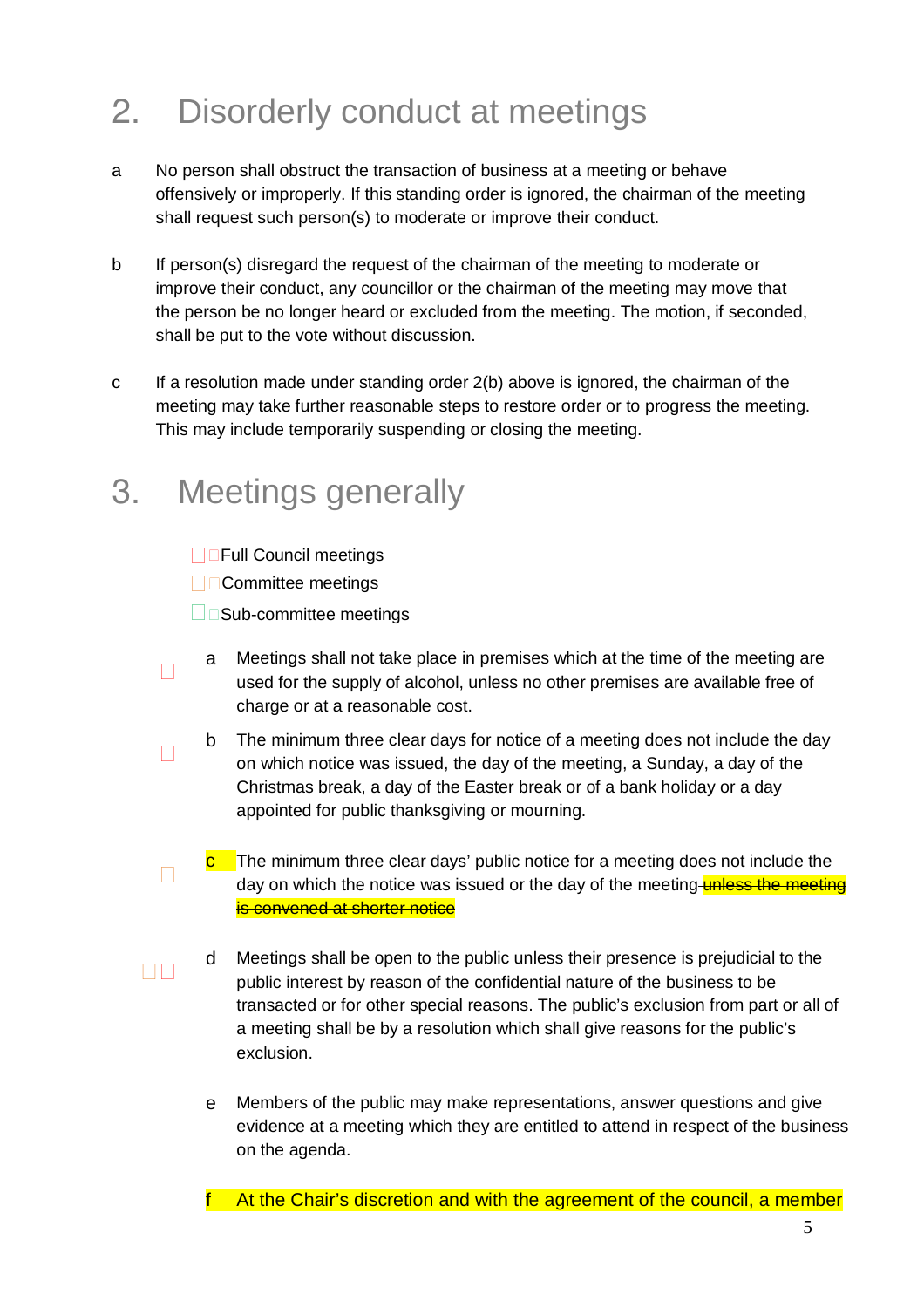of the public may be invited to answer questions on matters of fact relating to the item under consideration by the council at that point on the agenda where the matter is being discussed.

- g The period of time designated for public participation at a meeting in accordance with standing order 3(e) above shall not exceed 15 minutes unless directed by the chairman of the meeting.
- h Subject to standing order 3(f) above, a member of the public shall not speak for more than 3 minutes.
- i In accordance with standing order 3(e) above, a question shall not require a response at the meeting nor start a debate on the question. The chairman of the meeting may direct that a written or oral response be given.
- j A person shall raise his hand when requesting to speak.
- k A person who speaks at a meeting shall direct his comments to the chairman of the meeting.
- l Only one person is permitted to speak at a time. If more than one person wants to speak, the chairman of the meeting shall direct the order of speaking.
- m The press shall be provided with reasonable facilities for the taking of their report of all or part of a meeting at which they are entitled to be present.
- n Subject to standing orders which indicate otherwise, anything authorised or required to be done by, to or before the Chairman of the Council may in his absence be done by, to or before the Vice-Chairman of the Council (if any).
- o The Chairman, if present, shall preside at a meeting. If the Chairman is absent from a meeting, the Vice-Chairman, if present, shall preside. If both the Chairman and the Vice-Chairman are absent from a meeting, a councillor as chosen by the councillors present at the meeting shall preside at the meeting.
- p Subject to a meeting being quorate, all questions at a meeting shall be decided by a majority of the councillors or councillors with voting rights present and voting.
- q The chairman of a meeting may give an original vote on any matter put to the vote, and in the case of an equality of votes may exercise his casting vote whether or not he gave an original vote. See standing orders 5(i) and (j) below for the different rules that apply in the election of the Chairman of the Council at the annual meeting of the council.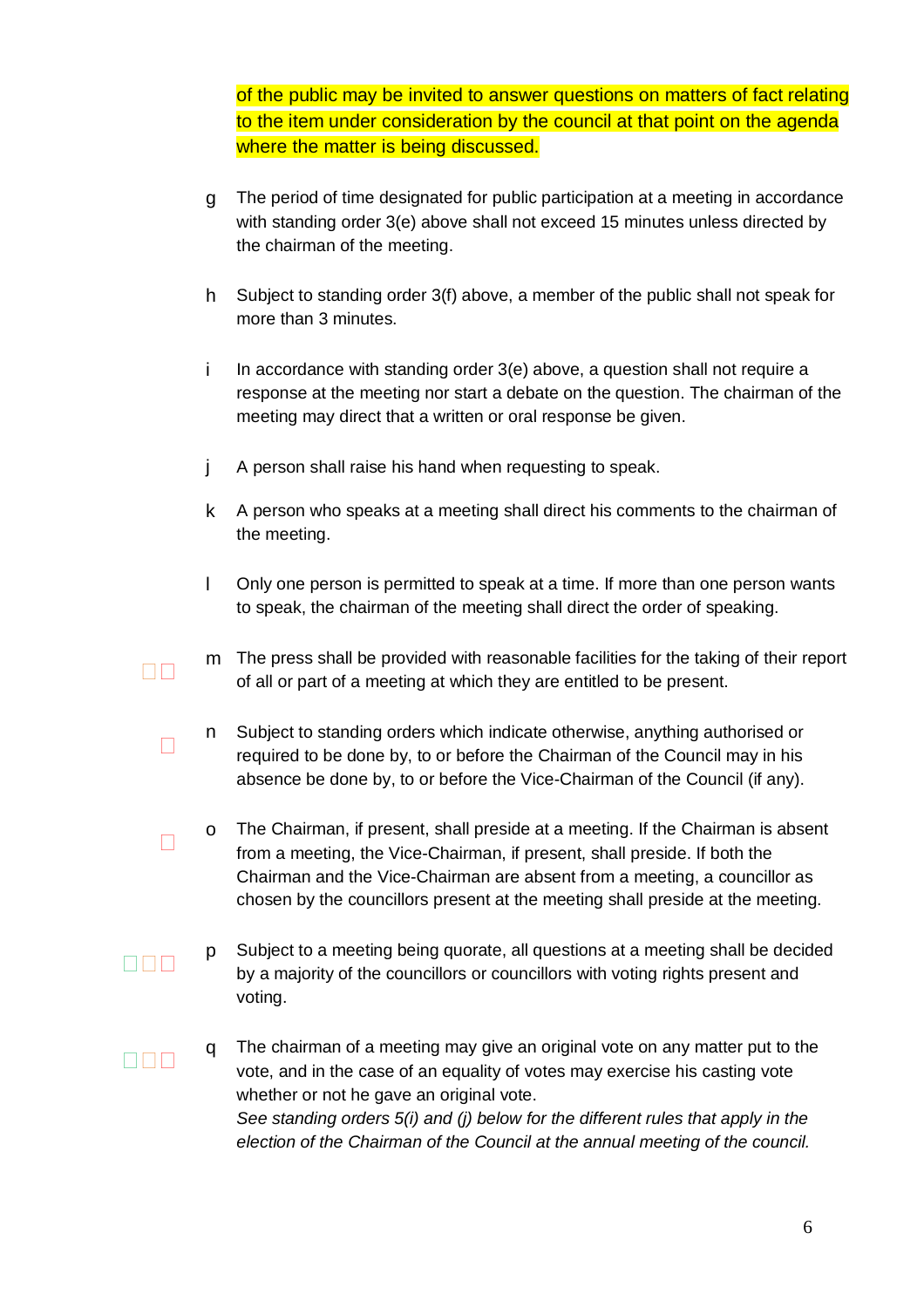- r Unless standing orders provide otherwise, voting on a question shall be by a show of hands. At the request of a councillor, the voting on any question shall be recorded so as to show whether each councillor present and voting gave his vote for or against that question. Such a request shall be made before moving on to the next item of business on the agenda. Such a request shall be made before moving to the vote and will be taken in alphabetical order of those present at the meeting and eligible to vote.
- s The minutes of a meeting shall include an accurate record of the following:
	- i. the time and place of the meeting;
	- ii. the names of councillors present and absent;
	- iii. interests that have been declared by councillors and non-councillors with voting rights;
	- iv. whether a councillor or non-councillor with voting rights left the meeting when matters that they held interests in were being considered;
	- v. if there was a public participation session; and
	- vi. the resolutions made.
- t A councillor or a non-councillor with voting rights who has a disclosable pecuniary interest or another interest as set out in the council's code of conduct in a matter being considered at a meeting is subject to statutory limitations or restrictions under the code on his right to participate and vote on that matter.
- u No business may be transacted at a meeting unless at least one-third of the whole number of members of the council are present and in no case shall the quorum of a meeting be less than three. See standing order 4d(viii) below for the quorum of a committee or sub-

committee meeting.

- v If a meeting is or becomes inquorate no business shall be transacted and the meeting shall be closed. The business on the agenda for the meeting shall be adjourned to another meeting.
- w A meeting shall not exceed a period of 3 hours.

# 4. Filming and recording meetings

- a) Whilst a meeting of the Council, its committees or sub committees is open to the public, any person, if present, may :
	- i) film, photograph or make an audio recording of a meeting;
	- ii) use any other means for enabling persons not present to see or hear proceedings at a meeting as it takes place or later;
	- iii) report or comment on the proceedings in writing during or after a meeting or orally report or comment after the meeting.
- b) Oral reporting, commentary or broadcasting is not permitted during any part of a meeting of the council, its committees and sub committees.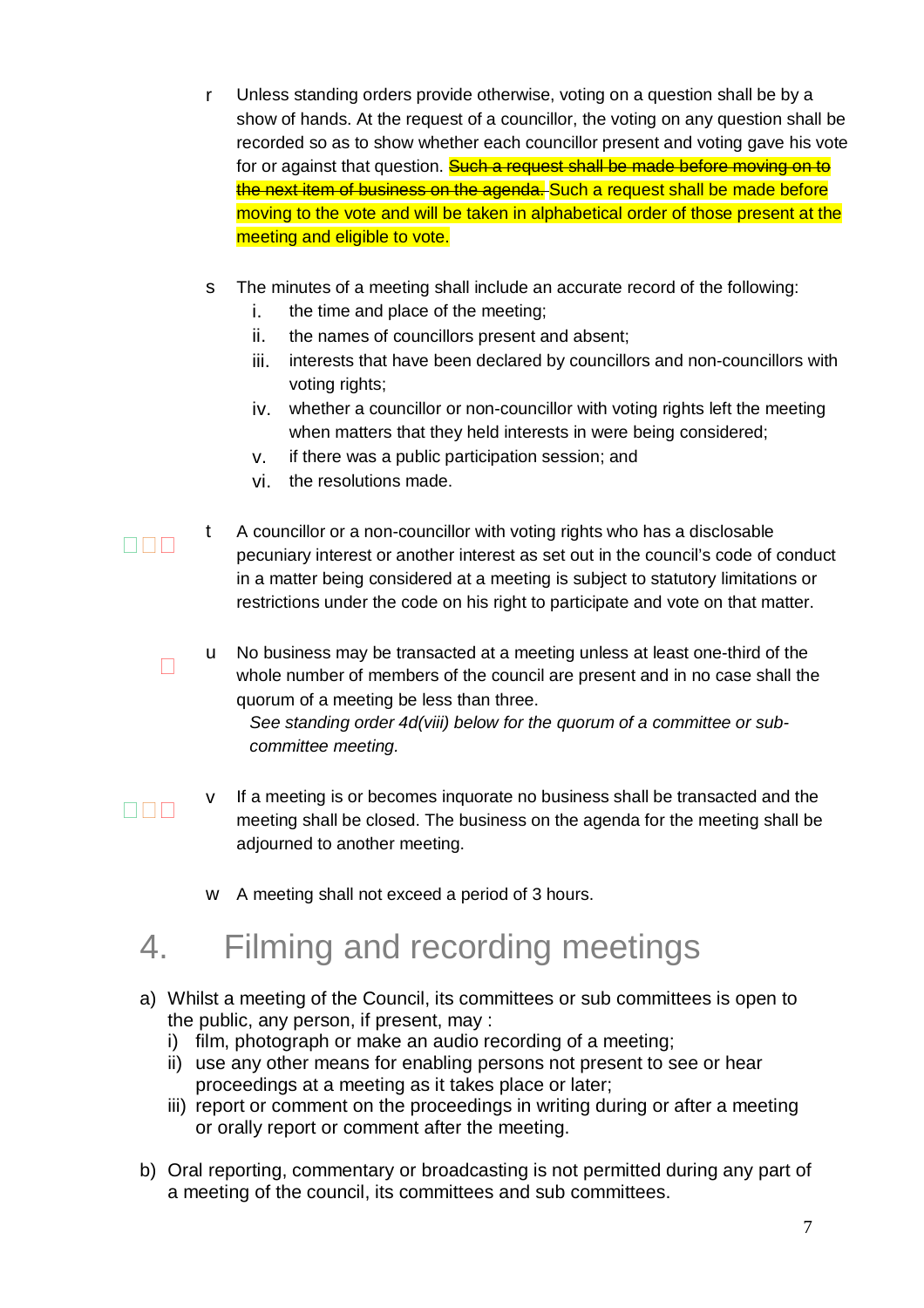- c) An individual must be present and able to use their equipment in order to film, photograph or audio record a meeting. There will be no opportunity to report on any part of the meeting where the council has resolved to exclude the press and public.
- d) Disruptive behaviour
	- i) No filming, photographing or audio recording of a meeting should be carried out in such a way as to disrupt the proceedings of the meeting.
	- ii) If person(s) disregard the request of the chairman of the meeting to moderate or improve their behaviour, any councillor or the chairman of the meeting may move that the person be instructed to cease filming, photographing or audio recording. The motion, if seconded, shall be put to the vote without discussion.
	- iii) If a resolution under standing order 31 d ii) above is ignored, the chairman of the meeting may take further reasonable steps to restore order or to progress the meeting. This may include temporarily suspending or closing the meeting.
- e) Members of the Council recording meetings are reminded of their obligations under the Council's Code of Conduct in respect of confidential matters.

### 5. Committees and sub-committees

- a Unless the council determines otherwise, a committee may appoint a sub-committee whose terms of reference and members shall be determined by the committee.
- b The members of a committee may include non-councillors unless it is a committee which regulates and controls the finances of the council.
- c Unless the council determines otherwise, all the members of an advisory committee and a sub-committee of the advisory committee may be non-councillors.
- d The council may appoint standing committees or other committees as may be necessary, and:
	- i. Shall determine their terms of reference including the scheme of delegation and the role of the Chair and Vice Chair as ex officio members with or without voting rights.
	- ii. shall determine the number and time of the ordinary meetings of a standing committee up until the date of the next annual meeting of full council;
	- iii. shall permit a committee, other than in respect of the ordinary meetings of a committee, to determine the number and time of its meetings;
	- iv. shall, subject to standing orders 4(b) and (c) above, appoint and determine the terms of office of members of such a committee;
	- v. may, subject to standing orders 4(b) and (c) above, appoint and determine the terms of office of the substitute members to a committee whose role is to replace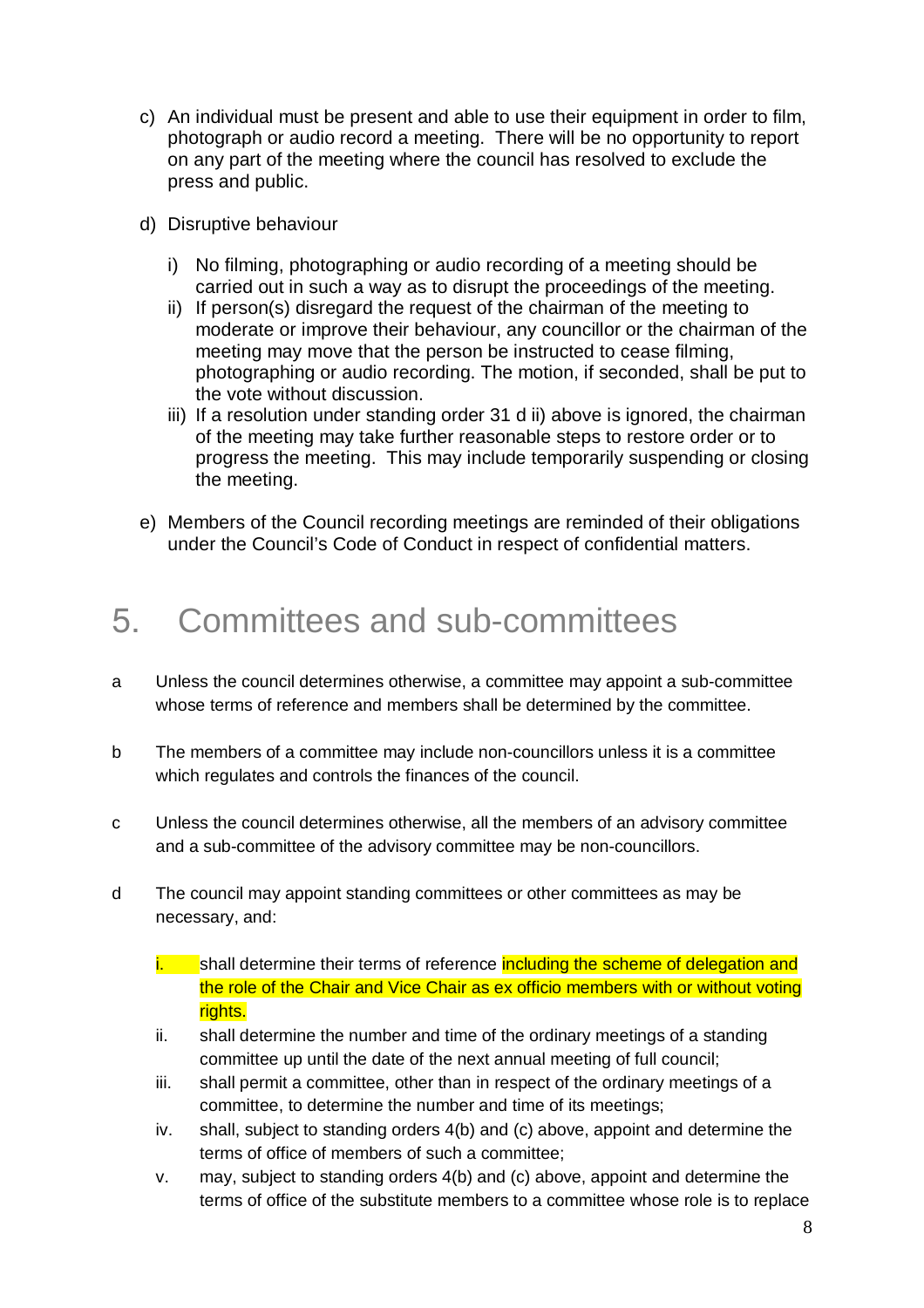the ordinary members at a meeting of a committee if the ordinary members of the committee confirm to the Proper Officer 7 days before the meeting that they are unable to attend;

- vi. shall, after it has appointed the members of a standing committee, appoint the chairman of the standing committee;
- vii. shall permit a committee other than a standing committee, to appoint its own chairman at the first meeting of the committee;
- viii. shall determine the place, notice requirements and quorum for a meeting of a committee and a sub-committee which shall be no less than three;
- ix. shall determine if the public may participate at a meeting of a committee;
- x. shall determine if the public and press are permitted to attend the meetings of a sub-committee and also the advance public notice requirements, if any, required for the meetings of a sub-committee;
- xi. shall determine if the public may participate at a meeting of a sub-committee that they are permitted to attend; and
- xii. may dissolve a committee.

### 6. Ordinary council meetings

- a In an election year, the annual meeting of the council shall be held on or within 14 days following the day on which the new councillors elected take office.
- b In a year which is not an election year, the annual meeting of a council shall be held on such day in May as the council may direct.
- c If no other time is fixed, the annual meeting of the council shall take place at 6pm.
- d In addition to the annual meeting of the council, at least three other ordinary meetings shall be held in each year on such dates and times as the council directs.
- e The first business conducted at the annual meeting of the council shall be the election of the Chairman and Vice-Chairman (if any) of the Council.
- f The Chairman of the Council, unless he has resigned or becomes disqualified, shall continue in office and preside at the annual meeting until his successor is elected at the next annual meeting of the council.
- g The Vice-Chairman of the Council, if any, unless he resigns or becomes disqualified, shall hold office until immediately after the election of the Chairman of the Council at the next annual meeting of the council.
- h In an election year, if the current Chairman of the Council has not been re-elected as a member of the council, he shall preside at the meeting until a successor Chairman of the Council has been elected. The current Chairman of the Council shall not have an original vote in respect of the election of the new Chairman of the Council but must give a casting vote in the case of an equality of votes.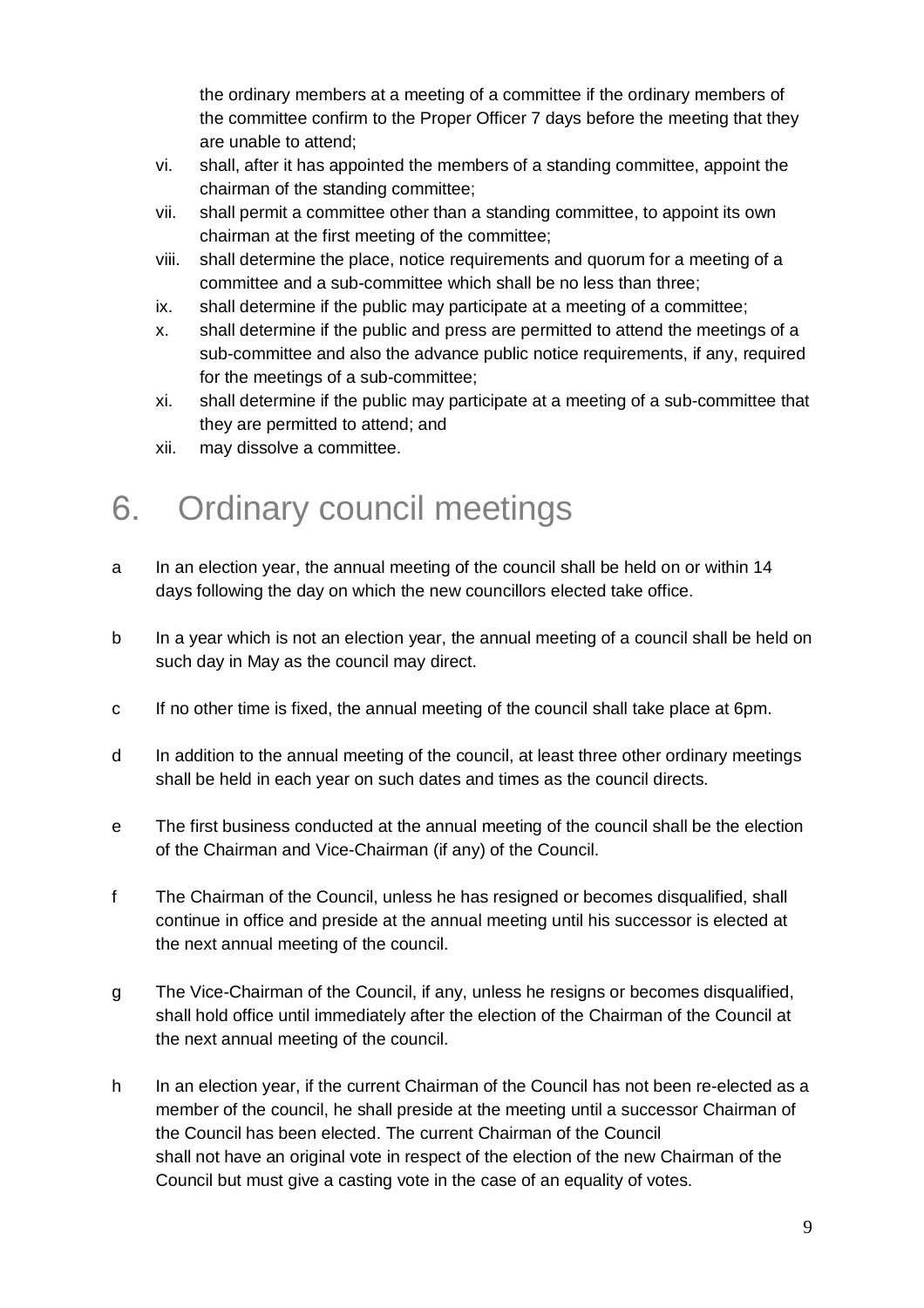- i In an election year, if the current Chairman of the Council has been re-elected as a member of the council, he shall preside at the meeting until a new Chairman of the Council has been elected. He may exercise an original vote in respect of the election of the new Chairman of the Council and must give a casting vote in the case of an equality of votes.
- j Following the election of the Chairman of the Council and Vice-Chairman (if any) of the Council at the annual meeting of the council, the business of the annual meeting shall include:
	- i. In an election year, delivery by the Chairman of the Council and councillors of their acceptance of office forms unless the council resolves for this to be done at a later date. In a year which is not an election year, delivery by the Chairman of the Council of his acceptance of office form unless the council resolves for this to be done at a later date;
	- ii. Confirmation of the accuracy of the minutes of the last meeting of the council;
	- iii. Receipt of the minutes of the last meeting of a committee;
	- iv. Consideration of the recommendations made by a committee;
	- v. Review of delegation arrangements to committees, sub-committees, staff and other local authorities;
	- vi. Review of the terms of reference for committees;
	- vii. Appointment of members to existing committees;
	- viii. Appointment of any new committees in accordance with standing order 4 above;
	- ix. Review and adoption of appropriate standing orders and financial regulations;
	- x. Review of arrangements, including any charters and agency agreements, with other local authorities and review of contributions made to expenditure incurred by other local authorities;
	- xi. Review of representation on or work with external bodies and arrangements for reporting back;
	- xii. In an election year, to make arrangements with a view to the council becoming eligible to exercise the general power of competence in the future;
	- xiii. Review of inventory of land and assets including buildings and office equipment;
	- xiv. Confirmation of arrangements for insurance cover in respect of all insured risks;
	- xv. Review of the council's and/or staff subscriptions to other bodies;
	- xvi. Review of the council's complaints procedure;
	- xvii. Review of the council's procedures for handling requests made under the Freedom of Information Act 2000 and the Data Protection Act 1998;
	- xviii. Review of the council's policy for dealing with the press/media; and
	- xix. Determining the time and place of ordinary meetings of the full council up to and including the next annual meeting of full council.

# 7. Extraordinary meetings of the council and committees and sub-committees

a The Chairman of the Council may convene an extraordinary meeting of the council at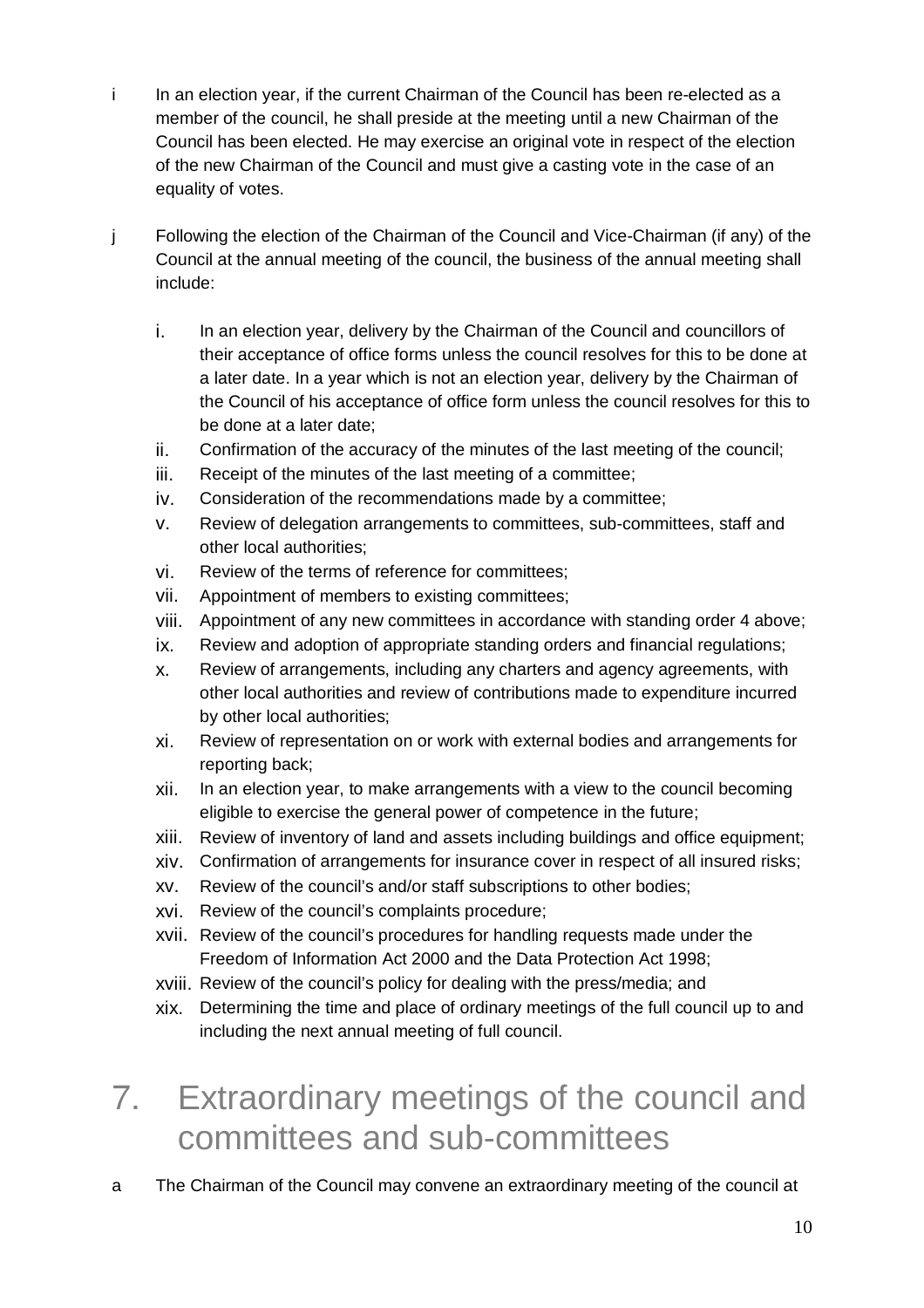any time.

- b If the Chairman of the Council does not or refuses to call an extraordinary meeting of the council within seven days of having been requested in writing to do so by two councillors, any two councillors may convene an extraordinary meeting of the council. The public notice giving the time, place and agenda for such a meeting must be signed by the two councillors.
- c The chairman of a committee [or a sub-committee] may convene an extraordinary meeting of the committee [or the sub-committee] at any time.
- d If the chairman of a committee [or a sub-committee] does not or refuses to call an extraordinary meeting within 7 days of having been requested by to do so by 2 members of the committee [or the sub-committee], any 2 members of the committee [and the sub-committee] may convene an extraordinary meeting of a committee [and a sub-committee].

### 8. Previous resolutions

- a A resolution shall not be reversed within six months except either by a special motion, which requires written notice by at least  $\frac{4}{3}$  councillors to be given to the Proper Officer in accordance with standing order 10 below, or by a motion moved in pursuance of the recommendation of a committee or a sub-committee.
- b When a motion moved pursuant to standing order 7(a) above has been disposed of, no similar motion may be moved within a further six months.

### 9. Voting on appointments

- $\frac{a}{a}$  Where more than two persons have been nominated for a position to be filled by the council, the vote will be taken by a written ballot of those members present and eligible to vote. The outcome of the vote will be reported by the Clerk. and none of those persons has received an absolute majority of votes in their favour, the name of the person having the least number of votes shall be struck off the list and a fresh vote taken. This process shall continue until a majority of votes is given in favour of one person. A tie in votes may be settled by the casting vote exerciseable by the chair of the meeting.
- 10. Motions for a meeting that require written notice to be given to the Proper Officer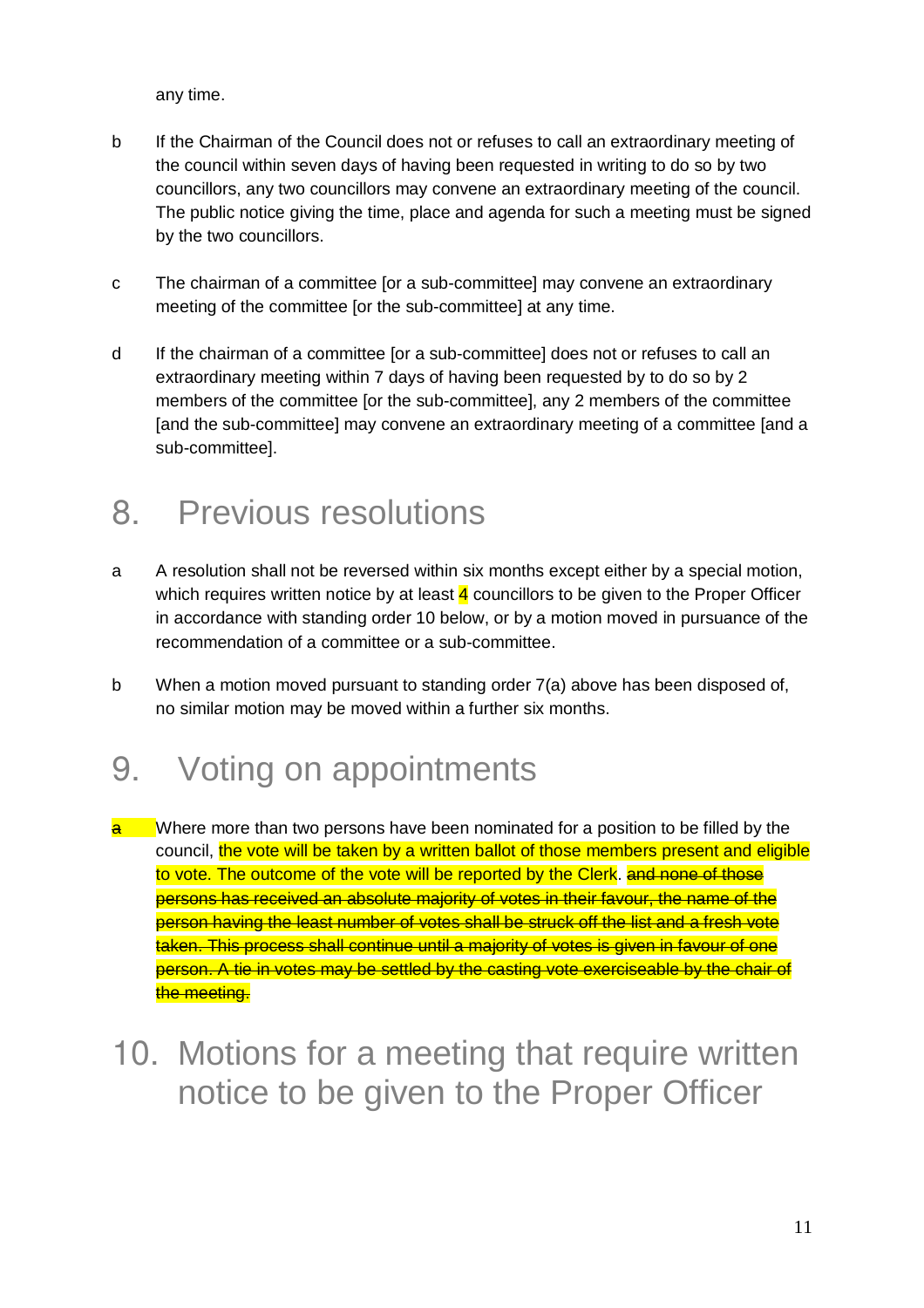- a A motion shall relate to the responsibilities of the meeting which it is tabled for and in any event shall relate to the performance of the council's statutory functions, powers and obligations or an issue which specifically affects the council's area or its residents.
- b No motion may be moved at a meeting unless it is on the agenda and the mover has given written notice of its wording to the Proper Officer at least 3 clear days before the meeting. Clear days do not include the day of the notice or the day of the meeting.
- c The Proper Officer may, before including a motion on the agenda received in accordance with standing order 9(b) above, correct obvious grammatical or typographical errors in the wording of the motion.
- d If the Proper Officer considers the wording of a motion received in accordance with standing order 9(b) above is not clear in meaning, the motion shall be rejected until the mover of the motion resubmits it in writing to the Proper Officer so that it can be understood at least 3 clear days before the meeting.
- e If the wording or subject of a proposed motion is considered improper, the Proper Officer shall consult with the chairman of the forthcoming meeting or, as the case may be, the councillors who have convened the meeting, to consider whether the motion shall be included in the agenda or rejected.
- f Subject to standing order 9(e) above, the decision of the Proper Officer as to whether or not to include the motion on the agenda shall be final.
- g Motions received shall be recorded in a book for that purpose and numbered in the order that they are received.
- h Motions rejected shall be recorded in a book for that purpose with an explanation by the Proper Officer for their rejection.
- i A written notice of motion shall not relate to any matter which may be considered under the Council's Code of Conduct, Complaints Procedure or employment policies.

### 11. Motions at a meeting that do not require written notice

- a The following motions may be moved at a meeting without written notice to the Proper Officer;
	- i. to correct an inaccuracy in the draft minutes of a meeting;
	- ii. to move to a vote;
	- iii. to defer consideration of a motion;
	- iv. to refer a motion to a particular committee or sub-committee;
	- v. to appoint a person to preside at a meeting;
	- vi. to change the order of business on the agenda;
	- vii. to proceed to the next business on the agenda;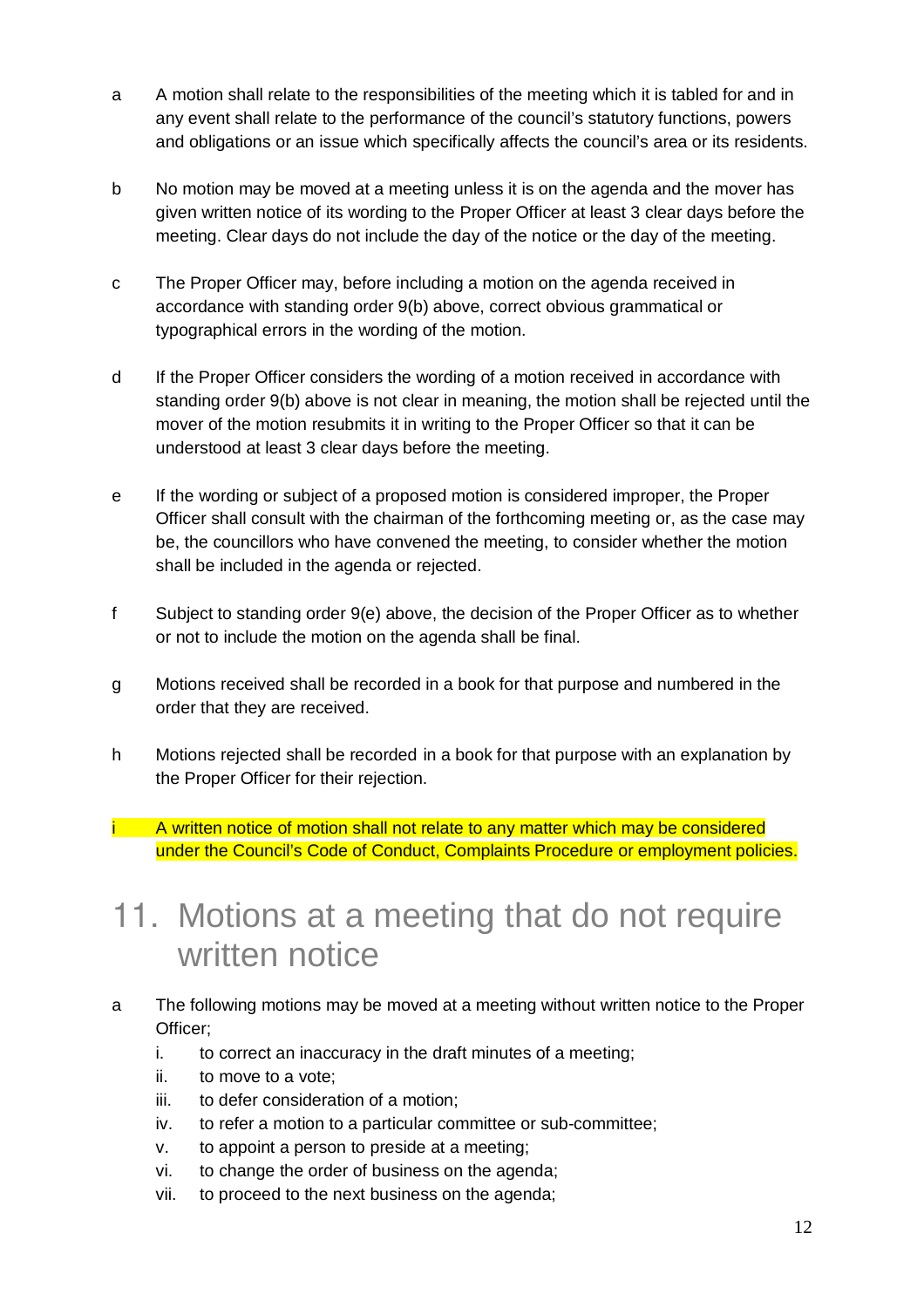- viii. to require a written report;
- ix. to appoint a committee or sub-committee and their members;
- x. to extend the time limits for speaking;
- xi. to exclude the press and public from a meeting in respect of confidential or sensitive information which is prejudicial to the public interest;
- xii. to not hear further from a councillor or a member of the public;
- xiii. to exclude a councillor or member of the public for disorderly conduct;
- xiv. to temporarily suspend the meeting;
- xv. to suspend a particular standing order (unless it reflects mandatory statutory requirements);
- xvi. to adjourn the meeting; or
- xvii. to close a meeting.

# 12. Handling confidential or sensitive information

A The Council shall have in place and keep under review, technical and organisational measures to keep secure information (including personal data) which it holds in paper and electronic form. Such arrangements shall include deciding who has access to personal data and encryption of personal data.

b The Council shall have in place, and keep under review, policies for the retention and safe destruction of all information (including personal data) which it holds in paper and electronic form. The Council's retention policy shall confirm the period for which information (including personal data) shall be retained or if this is not possible the criteria used to determine that period (e.g. the Limitation Act 1980).

# 13. Draft minutes

- a If the draft minutes of a preceding meeting have been served on councillors with the agenda to attend the meeting at which they are due to be approved for accuracy, they shall be taken as read.
- b There shall be no discussion about the draft minutes of a preceding meeting except in relation to their accuracy. A motion to correct an inaccuracy in the draft minutes shall be moved in accordance with standing order 10(a)(i) above.
- c The accuracy of draft minutes, including any amendment(s) made to them, shall be confirmed by resolution and shall be signed by the chairman of the meeting and stand as an accurate record of the meeting to which the minutes relate.
- d If the chairman of the meeting does not consider the minutes to be an accurate record of the meeting to which they relate, he shall sign the minutes and include a paragraph in the following terms or to the same effect: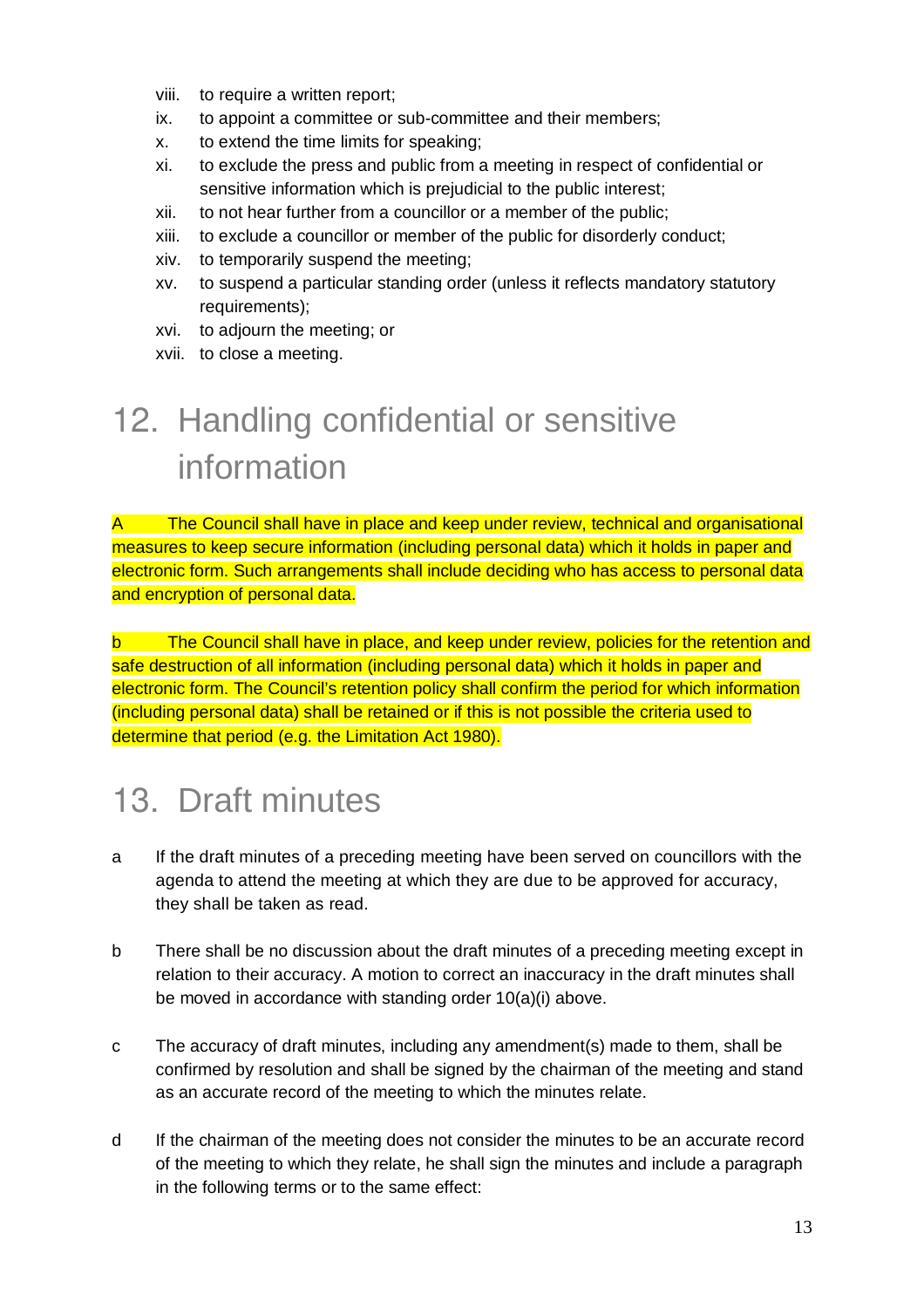"The chairman of this meeting does not believe that the minutes of the meeting of the ( ) held on [date] in respect of ( ) were a correct record but his view was not upheld by the meeting and the minutes are confirmed as an accurate record of the proceedings."

e Upon a resolution which confirms the accuracy of the minutes of a meeting, the draft minutes or recordings of the meeting for which approved minutes exist shall be destroyed.

# 14. Code of conduct and dispensations

See also standing order 3(t) above.

- All councillors and non-councillors with voting rights shall observe the code of conduct adopted by the council.
- Unless he has been granted a dispensation, a councillor or non-councillor with voting rights shall withdraw from a meeting when it is considering a matter in which he has a disclosable pecuniary interest. He may return to the meeting after it has considered the matter in which he had the interest.
- Unless he has been granted a dispensation, a councillor or non-councillor with voting rights shall withdraw from a meeting when it is considering a matter in which he has another interest if so required by the council's code of conduct. He may return to the meeting after it has considered the matter in which he had the interest.
- Dispensation requests shall be in writing and submitted to the Proper Officer as soon as possible before the meeting, or failing that, at the start of the meeting for which the dispensation is required.
- A decision as to whether to grant a dispensation shall be made by the Proper Officer and that decision is final.

A dispensation request shall confirm:

- i. the description and the nature of the disclosable pecuniary interest or other interest to which the request for the dispensation relates;
- whether the dispensation is required to participate at a meeting in a discussion only or a discussion and a vote;
- iii. the date of the meeting or the period (not exceeding four years) for which the dispensation is sought; and
- iv. an explanation as to why the dispensation is sought.

Subject to standing orders 13(d) and (f) above, dispensations requests shall be considered by the Proper Officer before the meeting or, if this is not possible, at the start of the meeting for which the dispensation is required.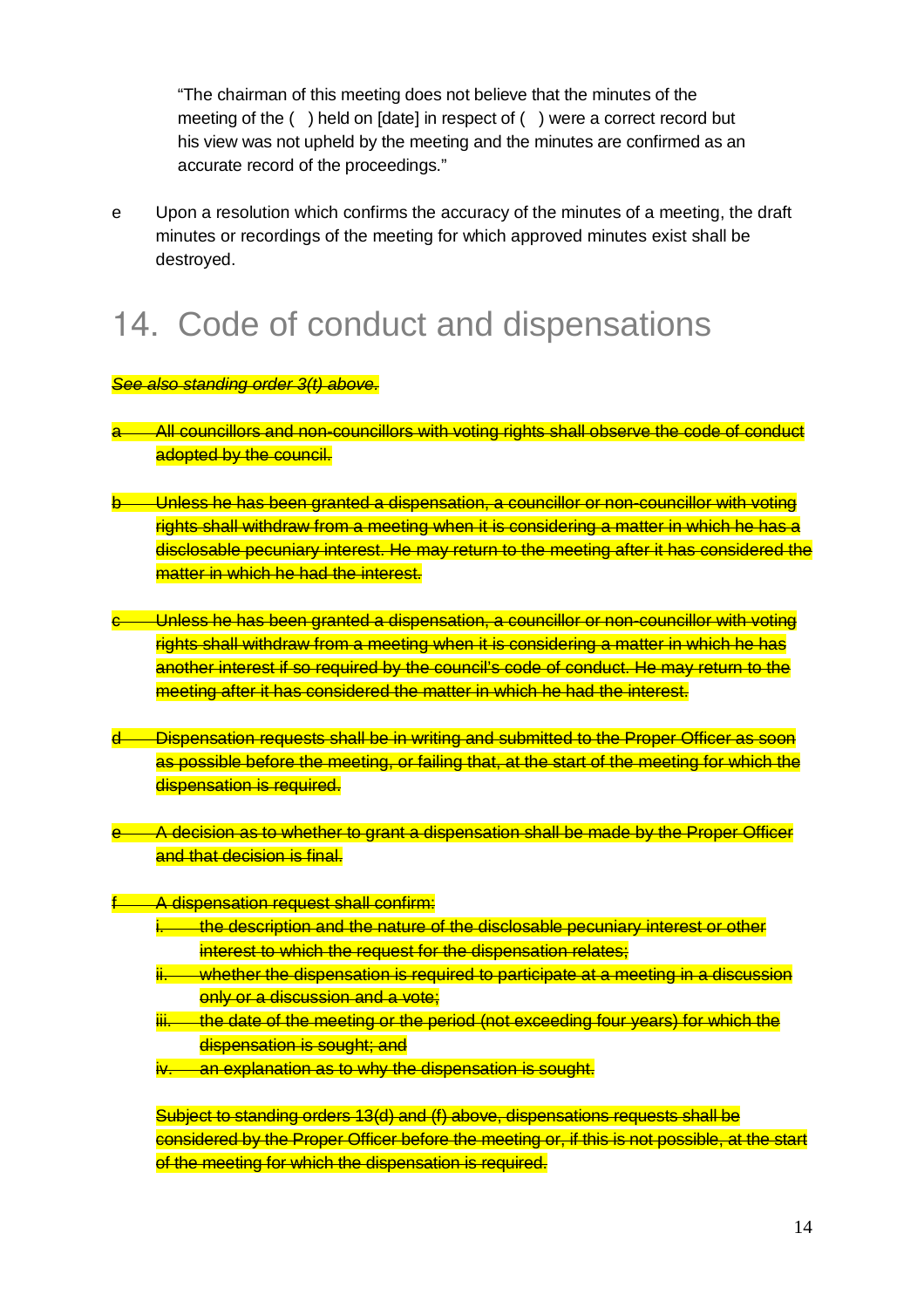**g** A dispensation may be granted in accordance with standing order 13(e) above if having regard to all relevant circumstances the following applies:

- i. without the dispensation the number of persons prohibited from participating in the particular business would be so great a proportion of the meeting transacting the business as to impede the transaction of the business or
- igranting the dispensation is in the interests of persons living in the council's area **er**
- iii. it is otherwise appropriate to grant a dispensation.

#### **General**

a The Council has adopted the Cornwall Code of Conduct for City, Community, Parish and Town Councils which will apply to all councillors and members of the public co-opted to serve on Committees and sub Committees of the Council in respect of the entire meeting.

All interests arising from the Code of Conduct adopted by the Council will be recorded in the minutes giving the existence and nature of the interest.

b Members must have particular regard to their obligation to record and leave the room for matters in which they have an interest as defined by the Code of Conduct or by relevant legislation.

c The Council shall maintain for public inspection, a Register of Members' interests that is compliant with the Code of Conduct and with relevant legislation.

#### **Members and the Code of Conduct**

d All councillors and members of the public co-opted to serve on Council committees and sub committees shall observe the Code of Conduct adopted by the Council.

e All councillors and members of the public co-opted to serve on Council committees and sub committees shall maintain a Register of Disclosable Pecuniary Interests, and must update their register by notifying the Monitoring Officer and the Clerk of any changes within 28 days.

f All councillors shall undertake training in the code of conduct within 6 months of the delivery of their declaration of acceptance of office.

g Unless granted a dispensation, a councillor or non-councillor with voting rights who has registered a Disclosable Pecuniary Interest in relation to any item of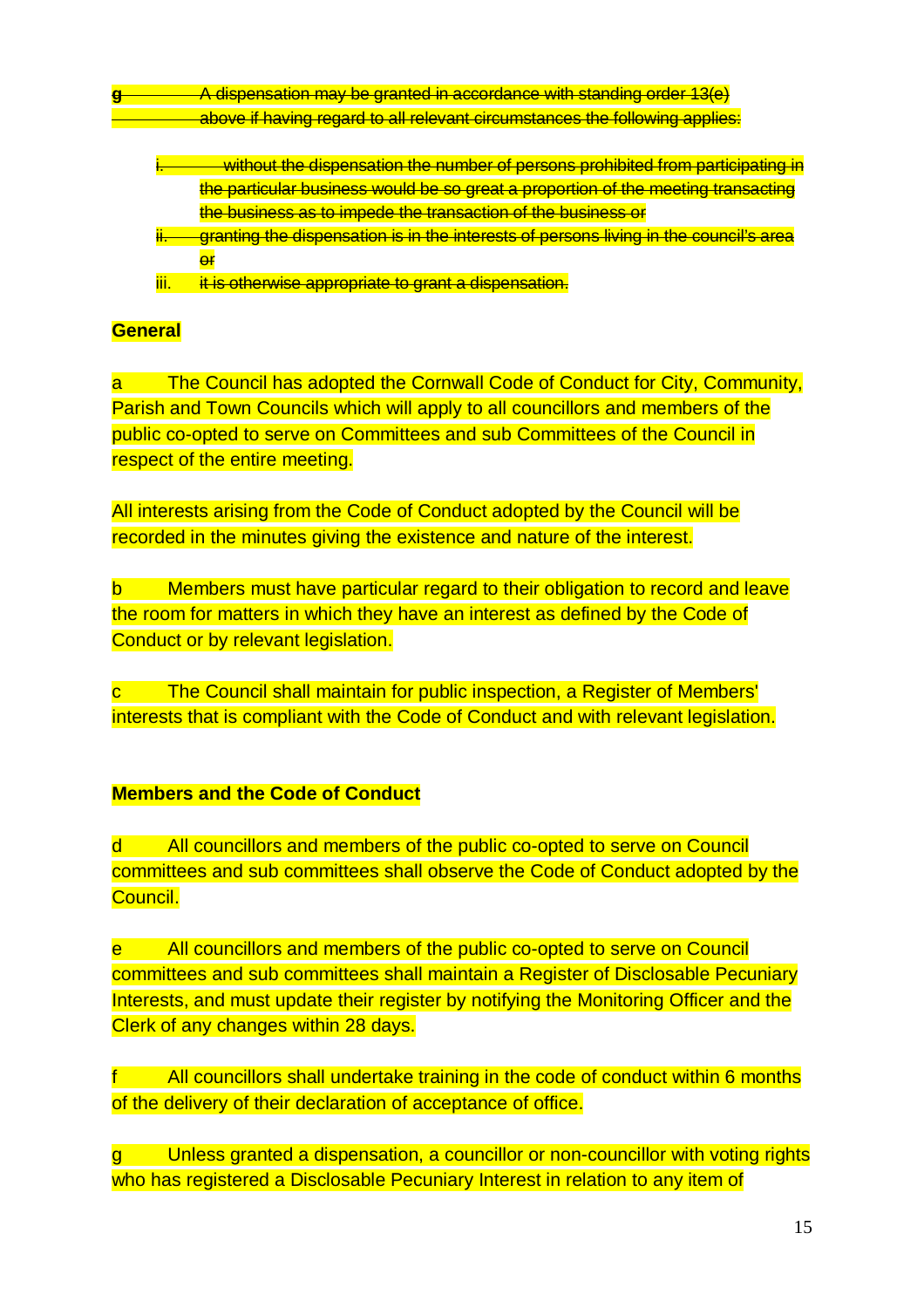business being transacted at a meeting, shall leave the room whenever the item is being discussed, including any part of the meeting where the public are entitled to speak.

h Unless granted a dispensation, a councillor or non-councillor with voting rights who has registered a non-registerable interest in relation to any item of business being transacted at a meeting, shall leave the room whenever the item is being discussed, including any part of the meeting where the public are entitled to speak.

i Where a non-registerable interest arises from membership of an outside body as defined in 3.5a of the Council's code of conduct, a councillor may remain in the room to address the meeting, provide a short statement and answer questions for no more than three (3) minutes before leaving the room at the request of the Chairman.

 $j$  [Code of Conduct 2.6 – insert the clause in the Council's Code of Conduct relating to gifts and hospitality.]

k A Member of the Council may, for the purposes of his duty as a member but not otherwise, inspect any document which has been considered by a Committee or by the Council. The Proper Officer or Solicitor to the Council may decline to allow inspection of any document which is protected by other legislation or in the event of legal proceedings would be protected by privilege arising from the relationship of solicitor and client. All Minutes kept for any Committee shall be open for the inspection of any member of the Council during office hours.

#### **Dispensations**

Dispensation requests shall be in writing and submitted to the Proper Officer as soon as possible before the meeting, or failing that, at the start of the meeting for which the dispensation is required.

m A decision as to whether to grant a dispensation shall be made by a meeting of the council, or committee or sub-committee for which the dispensation is required and that decision is final.

n A dispensation request shall confirm:

i. the description and the nature of the disclosable pecuniary interest or other interest to which the request for the dispensation relates;

ii. whether the dispensation is required to participate at a meeting in a discussion only or a discussion and a vote;

iii. the date of the meeting or the period (not exceeding four years) for which the dispensation is sought; and

iv. an explanation as to why the dispensation is sought.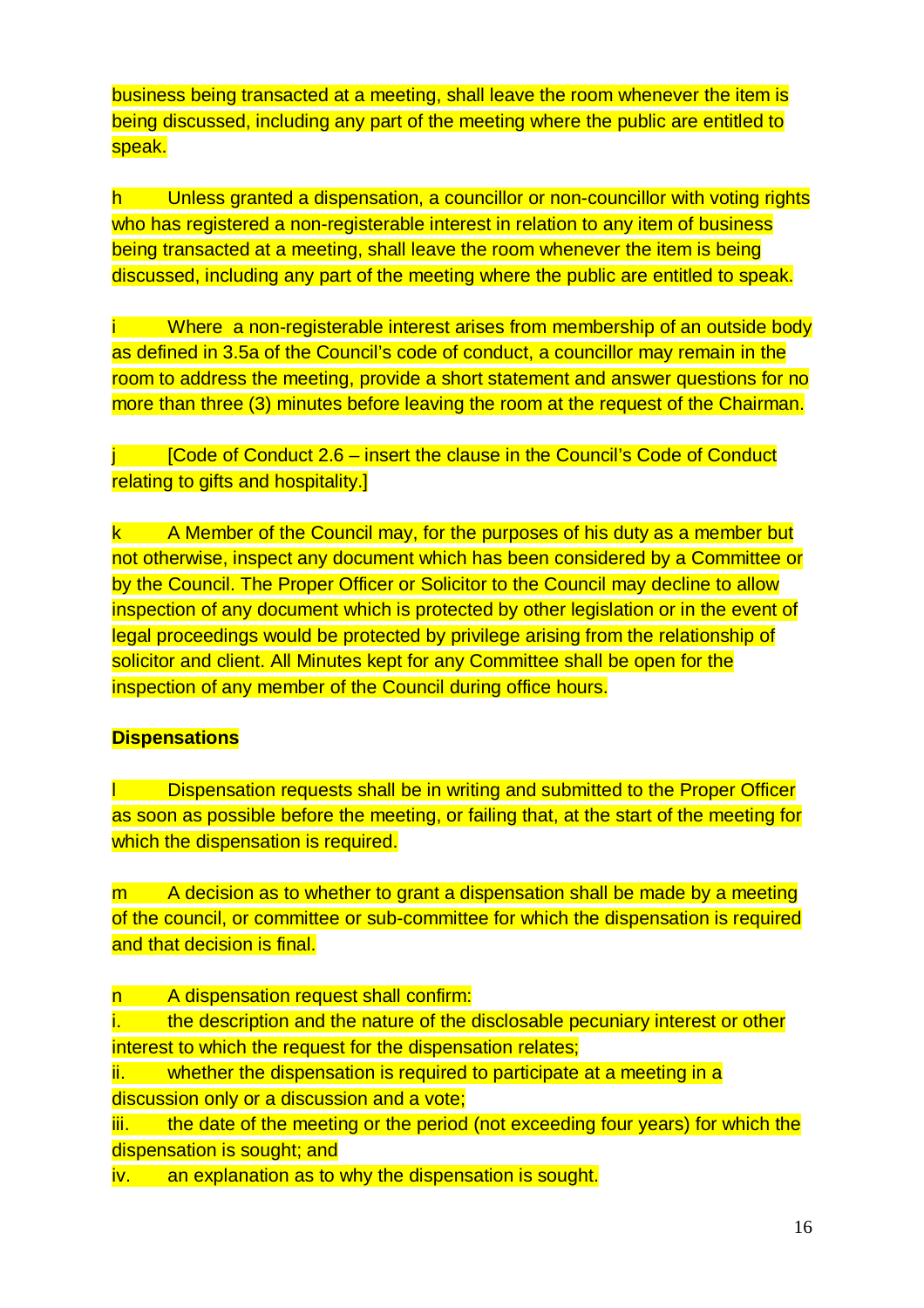This policy shall apply to all meetings of the Council, its committees and subcommittees.

p No dispensation will be awarded for any meeting where there are no minutes of the proceedings.

q A dispensation may be granted in accordance with standing order 13(m) above if having regard to all relevant circumstances the following applies:

i. without the dispensation the number of persons prohibited from participating in the particular business would be so great a proportion of the meeting transacting the business as to impede the transaction of the business or

ii. Granting the dispensation is in the interests of persons living in the council's area or

iii. it is otherwise appropriate to grant a dispensation.

### 15. Code of conduct complaints

- a Upon notification by Cornwall Council that it is dealing with a complaint that a councillor or non-councillor with voting rights has breached the council's code of conduct, the Proper Officer shall, subject to standing order 11 above, report this to the council.
- Where the notification in standing order 14(a) above relates to a complaint made by the Proper Officer, the Proper Officer shall notify the Chair of Council of this fact, and the Chair shall nominate another staff member to assume the duties of the Proper Officer in relation to the complaint until it has been determined and the council has agreed what action, if any, to take in accordance with standing order 14(d) below.
- <del>The council may:</del>
	- i. provide information or evidence where such disclosure is necessary to progress an investigation of the complaint or is required by law;
	- ii. seek information relevant to the complaint from the person or body with statutory responsibility for investigation of the matter;
- d Upon notification by Cornwall Council that a councillor or non-councillor with voting rights has breached the council's code of conduct, the council shall consider what, if any, action to take against him. Such action excludes disqualification or suspension from office.

#### **15. CODE OF CONDUCT COMPLAINTS**

a Notification of any complaint shall remain confidential to the Proper Officer of the Council until such time as the matter has been concluded, when the outcome of the complaint shall be reported to a meeting of full council.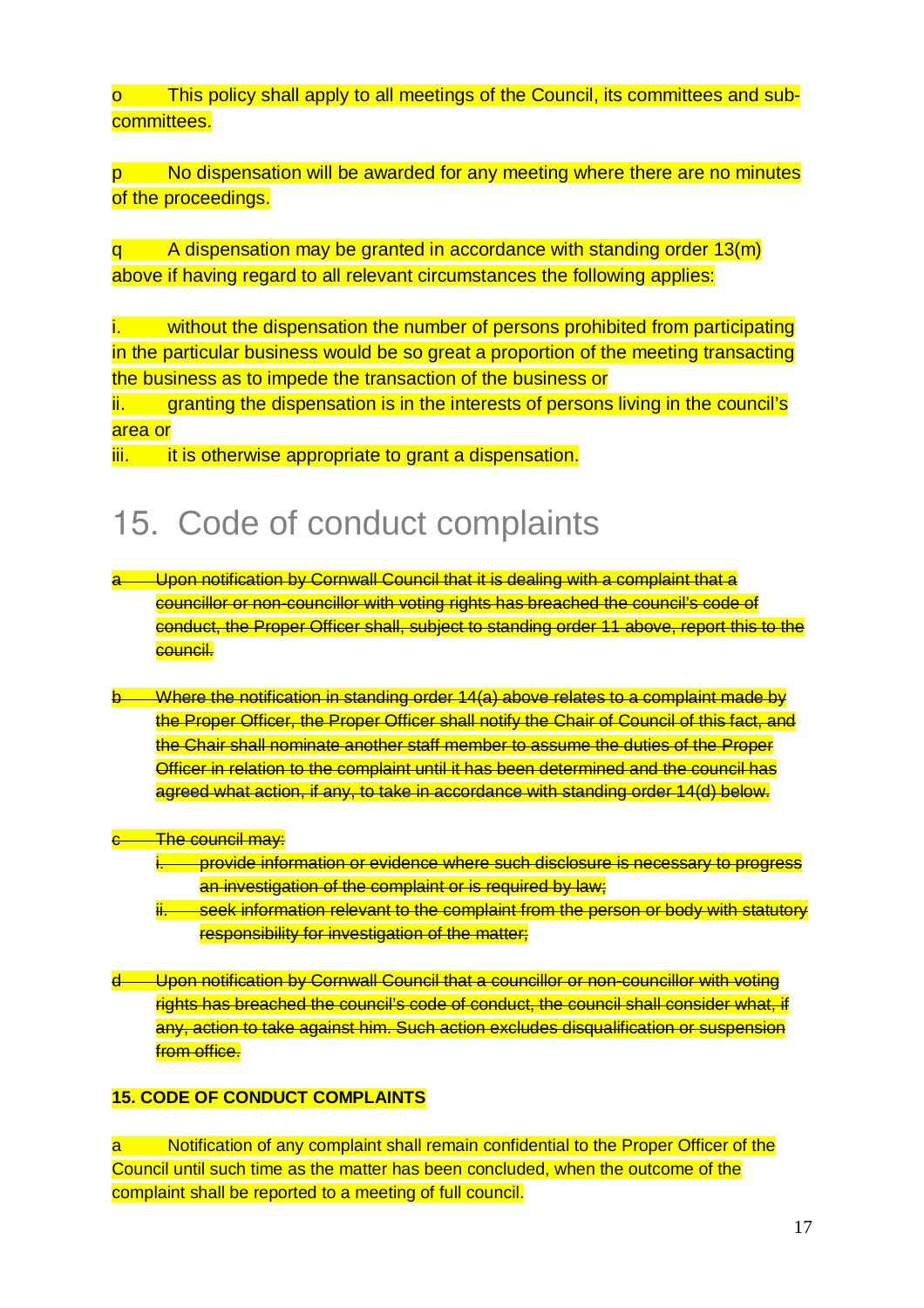b Where the notification relates to a complaint made by the Proper Officer, the Proper Officer shall notify the Chairman or Vice Chairman of that fact, who, upon receipt of such notification, shall nominate a person to assume the duties of the Proper Officer set out in this standing order, and who shall continue to act in respect of that matter as such until the complaint is resolved.

c Where a notification relates to a complaint made by an employee (not being the Proper Officer) the Proper Officer shall ensure that the employee in question does not deal with any aspect of the complaint

d The council may:

i. provide information or evidence where such disclosure is necessary to progress an investigation of the complaint or is required by law;

ii. seek information relevant to the complaint from the person or body with statutory responsibility for investigation of the matter;

e References to a notification shall be taken to refer to a communication of any kind which relates to a breach or an alleged breach of the code of conduct by a councillor.

f Upon notification by the Cornwall Council that a councillor or non-councillor with voting rights has breached the council's code of conduct, the council shall consider any recommendations and what, if any, action to take against him. Such action excludes disqualification or suspension from office and shall be limited to those sanctions recommended by the Monitoring Officer as part of the Decision Notice.

# 16. Proper Officer

- a The Proper Officer shall be either (i) the clerk or (ii) other staff member(s) nominated by the council to undertake the work of the Proper Officer when the Proper Officer is absent.
- b The Proper Officer shall:
	- i. [at least three clear days before a meeting of the council, a committee and a subcommittee serve on councillors a summons, by email, confirming the time, place and the agenda provided any such email contains the electronic signature and title of the Proper Officer.

See standing order 3(b) above for the meaning of clear days for a meeting of a full council and standing order 3 (c) above for a meeting of a committee.

- ii. give public notice of the time, place and agenda at least three clear days before a meeting of the council or a meeting of a committee or a sub-committee (provided that the public notice with agenda of an extraordinary meeting of the council convened by councillors is signed by them); See standing order 3(b) above for the meaning of clear days for a meeting of a full council and standing order 3(c) above for a meeting of a committee.
- iii. subject to standing order 9 above, include on the agenda all motions in the order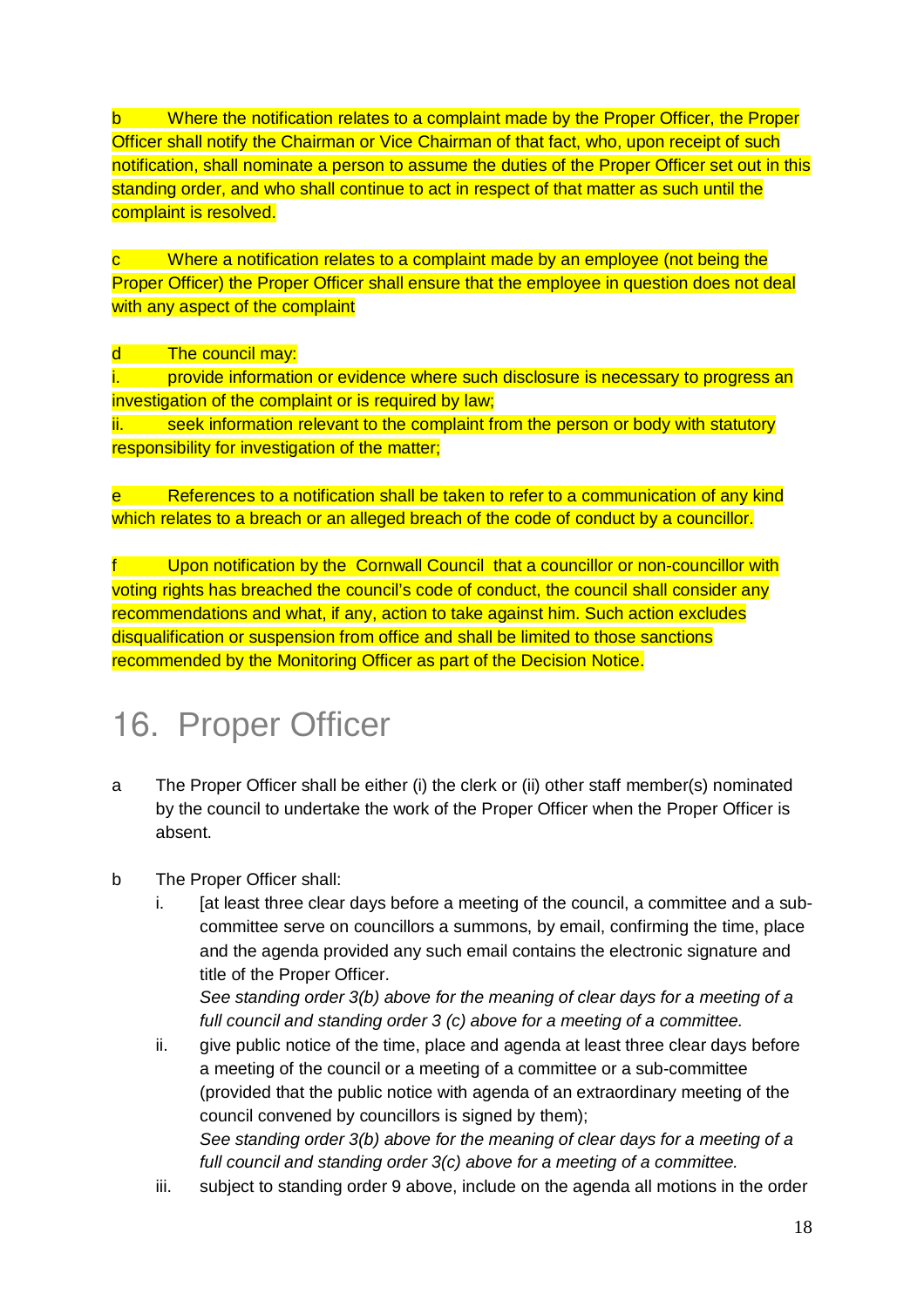received unless a councillor has given written notice at least 3 days before the meeting confirming his withdrawal of it;

- iv. convene a meeting of full council for the election of a new Chairman of the Council, occasioned by a casual vacancy in his office;
- v. facilitate inspection of the minute book by local government electors;
- vi. receive and retain copies of byelaws made by other local authorities;
- vii. retain acceptance of office forms from councillors;
- viii. retain a copy of every councillor's register of interests;
- ix. assist with responding to requests made under the Freedom of Information Act 2000 and Data Protection Act 1998, in accordance with and subject to the council's policies and procedures relating to the same;
- x. receive and send general correspondence and notices on behalf of the council except where there is a resolution to the contrary;
- xi. manage the organisation, storage of, access to and destruction of information held by the council in paper and electronic form;
- xii. arrange for legal deeds to be executed; See also standing order 22 below.
- xiii. arrange or manage the prompt authorisation, approval, and instruction regarding any payments to be made by the council in accordance with the council's financial regulations;
- xiv. record every planning application notified to the council and the council's response to the local planning authority in a book for such purpose;
- xv. refer a planning application received by the council to the Chairman or in his absence the Vice-Chairman of the Council] within two working days of receipt to facilitate an extraordinary meeting if the nature of a planning application requires consideration before the next ordinary meeting of the council;
- xvi. manage access to information about the council via the publication scheme; and
- xvii. retain custody of the seal of the council (if any) which shall not be used without a resolution to that effect.

See also standing order 22 below.

# 17. Responsible Financial Officer

a The council shall appoint appropriate staff member(s) to undertake the work of the Responsible Financial Officer when the Responsible Financial Officer is absent. When the Responsible Financial Officer is absent, the Council will appoint a member to an unpaid post to undertake the work of the Responsible Financial Officer if required.

# 18. Accounts and accounting statements

- a "Proper practices" in standing orders refer to the most recent version of [Governance and Accountability for Local Councils – a Practitioners' Guide.
- b All payments by the council shall be authorised, approved and paid in accordance with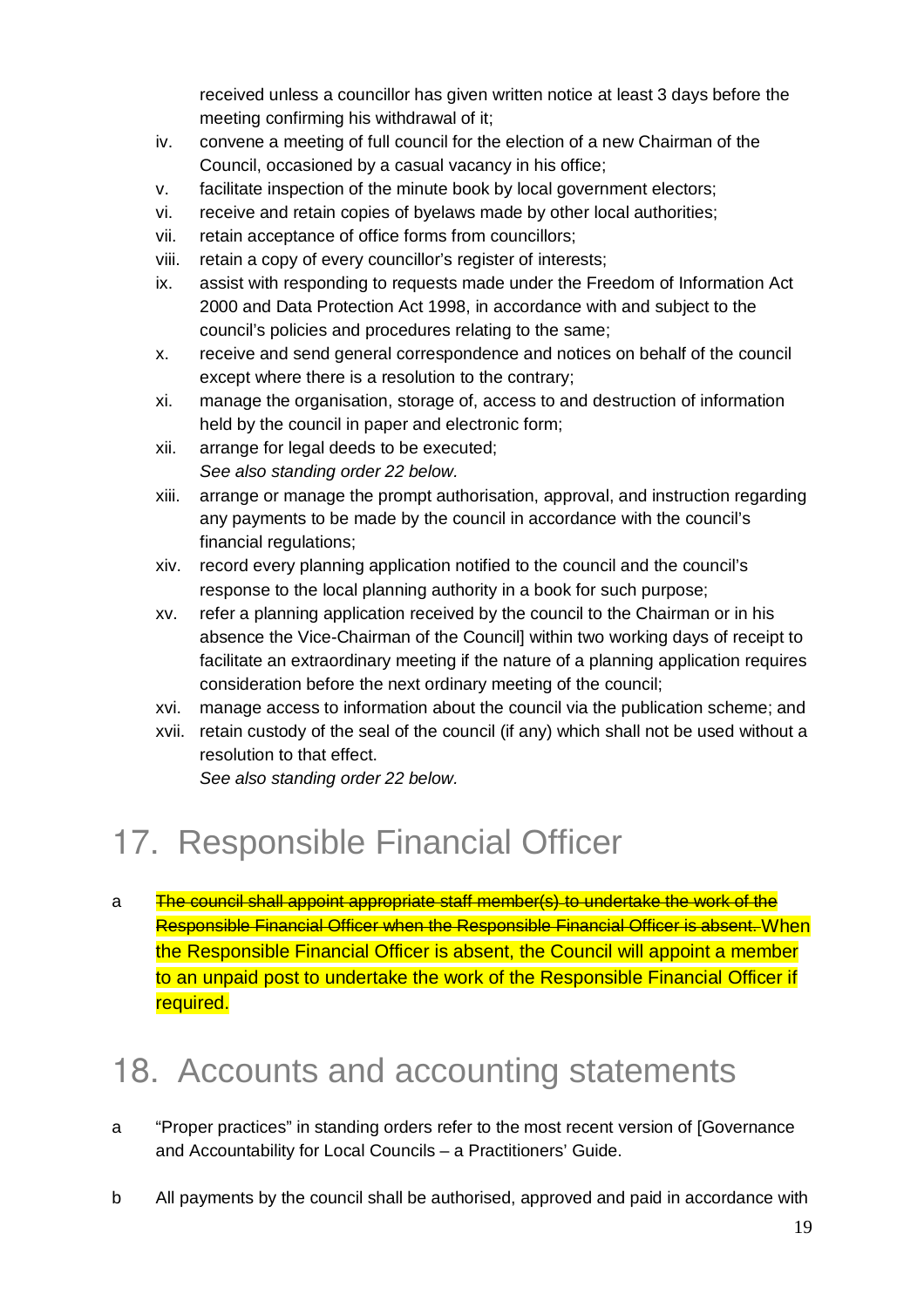the law, proper practices and the council's financial regulations.

- c The Responsible Financial Officer shall supply to each councillor as soon as practicable after 30 June, 30 September and 31 December in each year a statement to summarise:
	- i. the council's receipts and payments for each quarter;
	- ii. the council's aggregate receipts and payments for the year to date;
	- iii. the balances held at the end of the quarter being reported

and which includes a comparison with the budget for the financial year and highlights any actual or potential overspends.

- d As soon as possible after the financial year end at 31 March, the Responsible Financial Officer shall provide:
	- i. each councillor with a statement summarising the council's receipts and payments for the last quarter and the year to date for information; and
	- ii. to the full council the accounting statements for the year in the form of Section 1 of the annual return, as required by proper practices, for consideration and approval.
- e The year end accounting statements shall be prepared in accordance with proper practices and applying the form of accounts determined by the council (receipts and payments, or income and expenditure) for a year to 31 March. A completed draft annual return shall be presented to each councillor before the end of the following month of May. The annual return of the council, which is subject to external audit, including the annual governance statement, shall be presented to council for consideration and formal approval before 30 June. f

# 19. Financial controls and procurement

| The council shall consider and approve financial requisitions drawn up by the<br><del>i në vounoir andir vonalder dhu dpprove fillidhoidi feguldilohs urdwrf up by the</del> |
|------------------------------------------------------------------------------------------------------------------------------------------------------------------------------|
| Responsible Financial Officer, which shall include detailed arrangements in respect of                                                                                       |
| the following:                                                                                                                                                               |

- the keeping of accounting records and systems of internal controls;
- ii. the assessment and management of financial risks faced by the council:
- the work of the independent internal auditor in accordance with proper practices and the receipt of regular reports from the internal auditor, which shall be required at least annually;
- the inspection and copying by councillors and local electors of the council's accounts and/or orders of payments; and
- v. procurement policies (subject to standing order 18(c) below) including the setting of values for different procedures where a contract has an estimated value of less than [£50,000].
- Financial regulations shall be reviewed regularly and at least annually for fitness of purpose.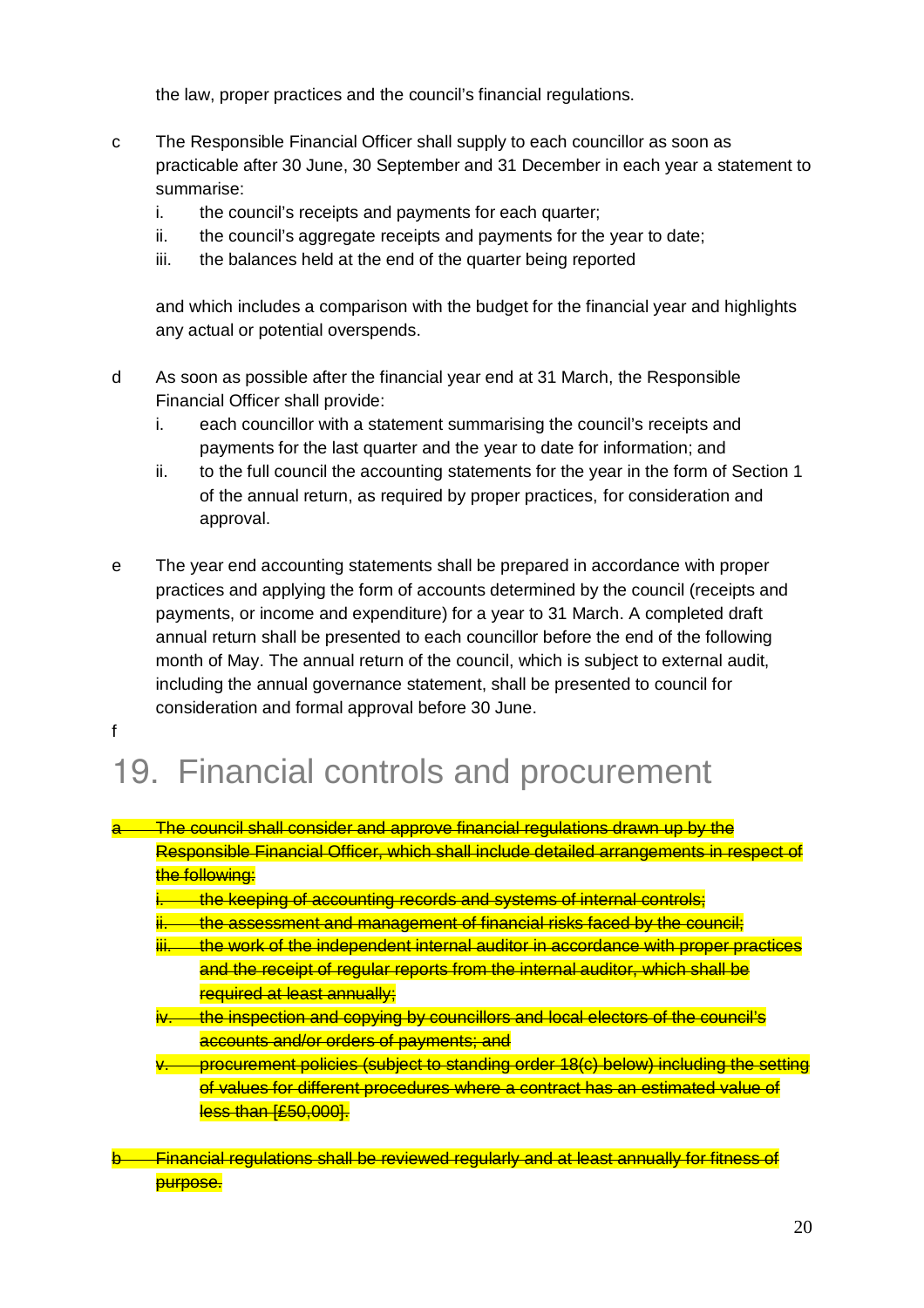- c Financial regulations shall confirm that a proposed contract for the supply of goods, materials, services and the execution of works with an estimated value in excess of £50,000 shall be procured on the basis of a formal tender as summarised in standing order 18(d) below.
- Subject to additional requirements in the financial requlations of the council, the tender process for contracts for the supply of goods, materials, services or the execution of works shall include, as a minimum, the following steps:
	- <u>a specification for the goods, materials, services or the execution of works shall and</u> be drawn up;
	- an invitation to tender shall be drawn up to confirm (i) the council's specification (ii) the time, date and address for the submission of tenders (iii) the date of the council's written response to the tender and (iv) the prohibition on prospective contractors contacting councillors or staff to encourage or support their tender outside the prescribed process;
	- ihe invitation to tender shall be advertised in a local newspaper and in any other manner that is appropriate;
	- iv. tenders are to be submitted in writing in a sealed marked envelope addressed to the Proper Officer;
	- tenders shall be opened by the Proper Officer in the presence of at least one councillor after the deadline for submission of tenders has passed;
	- tenders are to be reported to and considered by the appropriate meeting of the council or a committee or sub-committee with delegated responsibility.
- Neither the council, nor a committee or a sub-committee with delegated responsibility for considering tenders, is bound to accept the lowest value tender.
- f Where the value of a contract is likely to exceed £138,893 (or other threshold specified by the Office of Government Commerce from time to time) the council must consider whether the Public Contracts Regulations 2006 (SI No. 5, as amended) and the Utilities Contracts Regulations 2006 (SI No. 6, as amended) apply to the contract and, if either of those Regulations apply, the council must comply with EU procurement rules.

#### **19. Financial Regulations**

The Council has established Financial Regulations for the governance and management of its finances and to meet the requirements of the audit and accountability regime in place at the time. These are attached as Part II of these Standing Orders.

a All payments by the council shall be authorised, approved and paid in accordance with the law, proper practices and the council's financial regulations.

b The Council's proper practices will be in accordance with the most recent JPAG guidance.

# 20. Handling staff matters

Please refer to the council's Employee Grievance & Disciplinary Policy.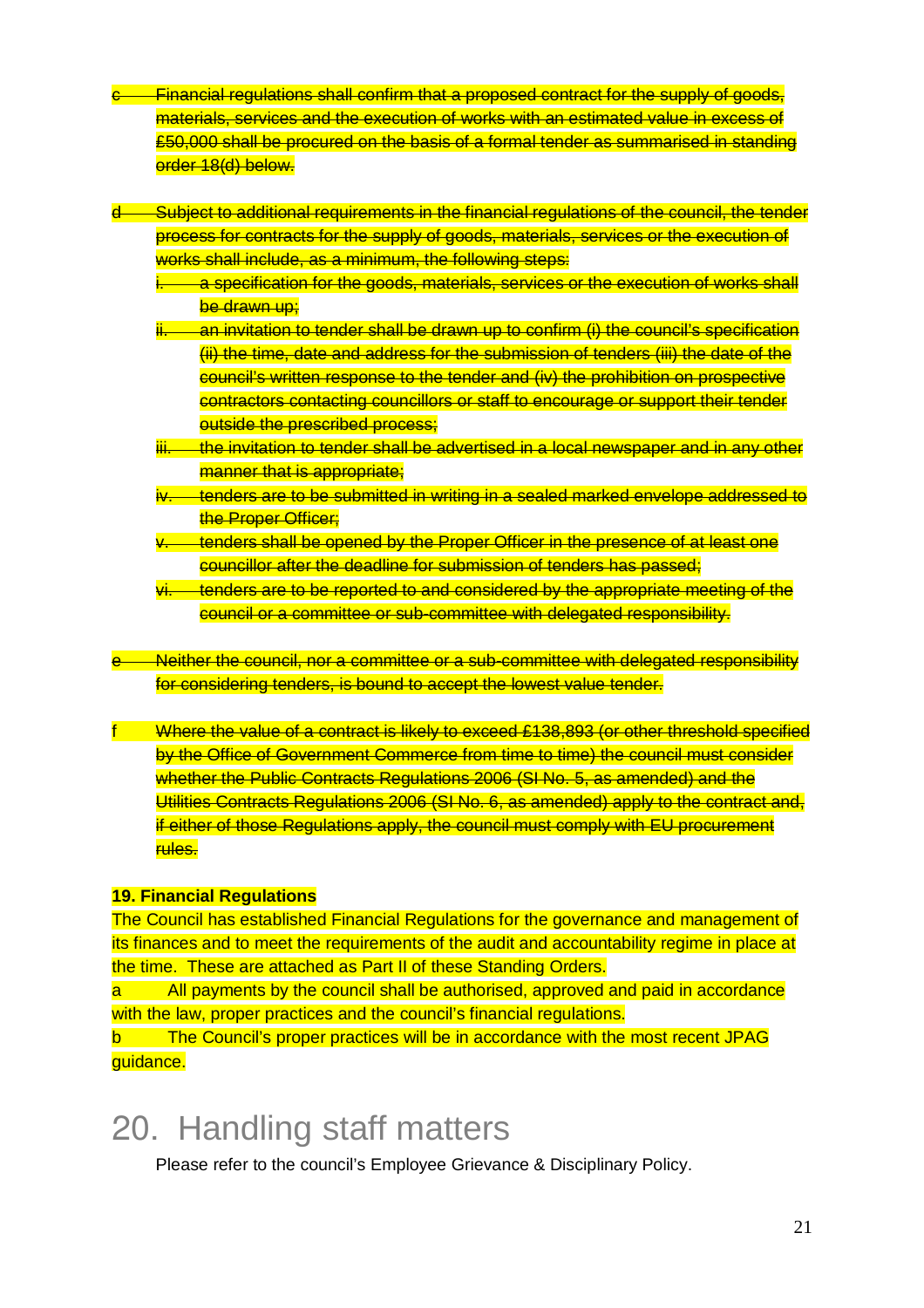- A. The council shall keep all written records relating to employees secure. All paper records shall be secured and locked and electronic records shall be password protected and encrypted.
- B. Subject to the Council's policies regarding the handling of performance, capability and disciplinary matters, the Council's most senior staff member (or other member of staff) shall contact the Chair or in their absence the Vice Chair Committee in respect of an informal or formal matter and this shall be reported back and progressed by resolution of the council in accordance with its terms of reference.
- C. Only persons with line management responsibilities shall have access to staff records referred to in standing orders 19(A) above if so justified. In accordance with standing order 11(A) the council will identify two persons with line management responsibilities who may have access to staff records referred to in standing order 19 (B).
- D. Access and means of access by keys and/or computer passwords to records of employment referred to in standing orders 19(A) and (C) above shall be provided only to the Clerk and/or the Chair of the Council.
- E. Any persons responsible for all or part of the management of staff shall treat as confidential the written records of all meetings relating to their performance, capabilities, grievance or disciplinary matters.

# 21. Requests for information

- a Requests for information held by the council shall be handled in accordance with the council's policy in respect of handling requests under the Freedom of Information Act 2000 and the Data Protection Act 1998.
- b Correspondence from, and notices served by, the Information Commissioner shall be referred by the Proper Officer to the chairman of the council. The said person shall have the power to do anything to facilitate compliance with the Freedom of Information Act 2000.

# 22. Relations with the press/media

a Requests from the press or other media for an oral or written comment or statement from the Council, its councillors or staff shall be handled in accordance with the Council's policy in respect of dealing with the press and/or other media.

# 23. Execution and sealing of legal deeds

See also standing orders  $15(b)(xii)$  and (xvii) above.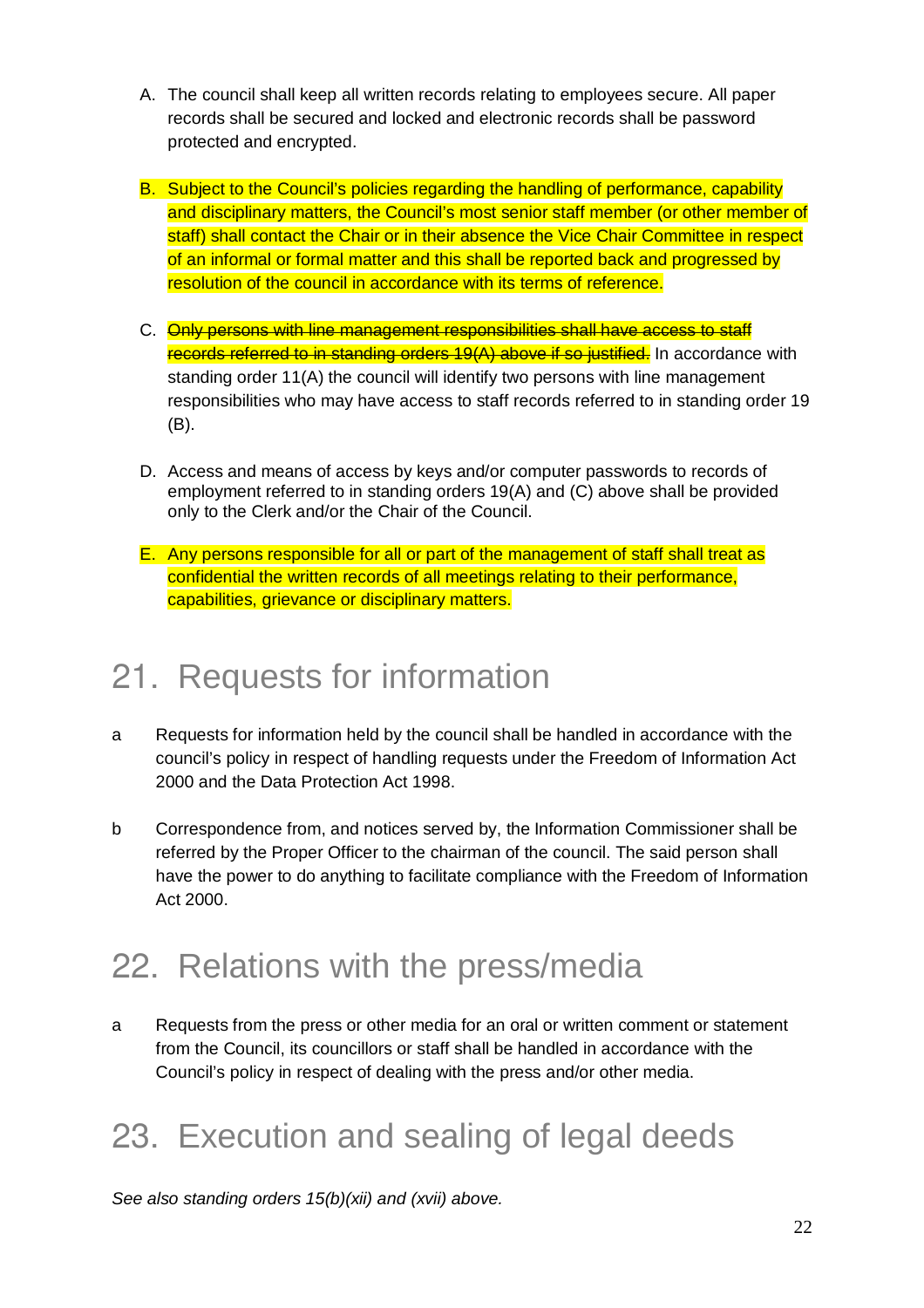- a A legal deed shall not be executed on behalf of the council unless authorised by a resolution.
- b [Subject to standing order 22(a) above, the council's common seal shall alone be used for sealing a deed required by law. It shall be applied by the Proper Officer in the presence of two councillors who shall sign the deed as witnesses.] The above is applicable to a council with a common seal. OR

[Subject to standing order 22(a) above, any two councillors may sign, on behalf of the council, any deed required by law and the Proper Officer shall witness their signatures.]

The above is applicable to a council without a common seal.

# 24. Communicating with Unitary councillors

a An invitation to attend a meeting of the council shall be sent, together with the agenda, to the ward councillor(s) of the Unitary Council] representing the area of the council.

b Unless the council determines otherwise, a copy of each letter sent to Cornwall Council shall be sent to the ward councillor representing the area of the council.

Unless the Council determines otherwise, a copy of relevant correspondence sent to the unitary authority shall be sent to the divisional councillors(s) representing the area of the Council.

C At the Chairman's discretion and with the approval of the council, a divisional member may be invited to speak during any item on the agenda to make a short statement and answer any questions.

# 25. Restrictions on councillor activities

- a. Unless authorised by a resolution, no councillor shall:
	- i. inspect any land and/or premises which the council has a right or duty to inspect;
	- ii. issue orders, instructions or directions.
	- iii. incur any expenditure on behalf of the council or issue an instruction to incur expenditure.'

# 26. Standing orders generally

- a All or part of a standing order, except one that incorporates mandatory statutory requirements, may be suspended by resolution in relation to the consideration of an item on the agenda for a meeting.
- b A motion to add to or vary or revoke one or more of the council's standing orders, except one that incorporates mandatory statutory requirements, shall be proposed by a special motion, the written notice by at least 3 councillors to be given to the Proper